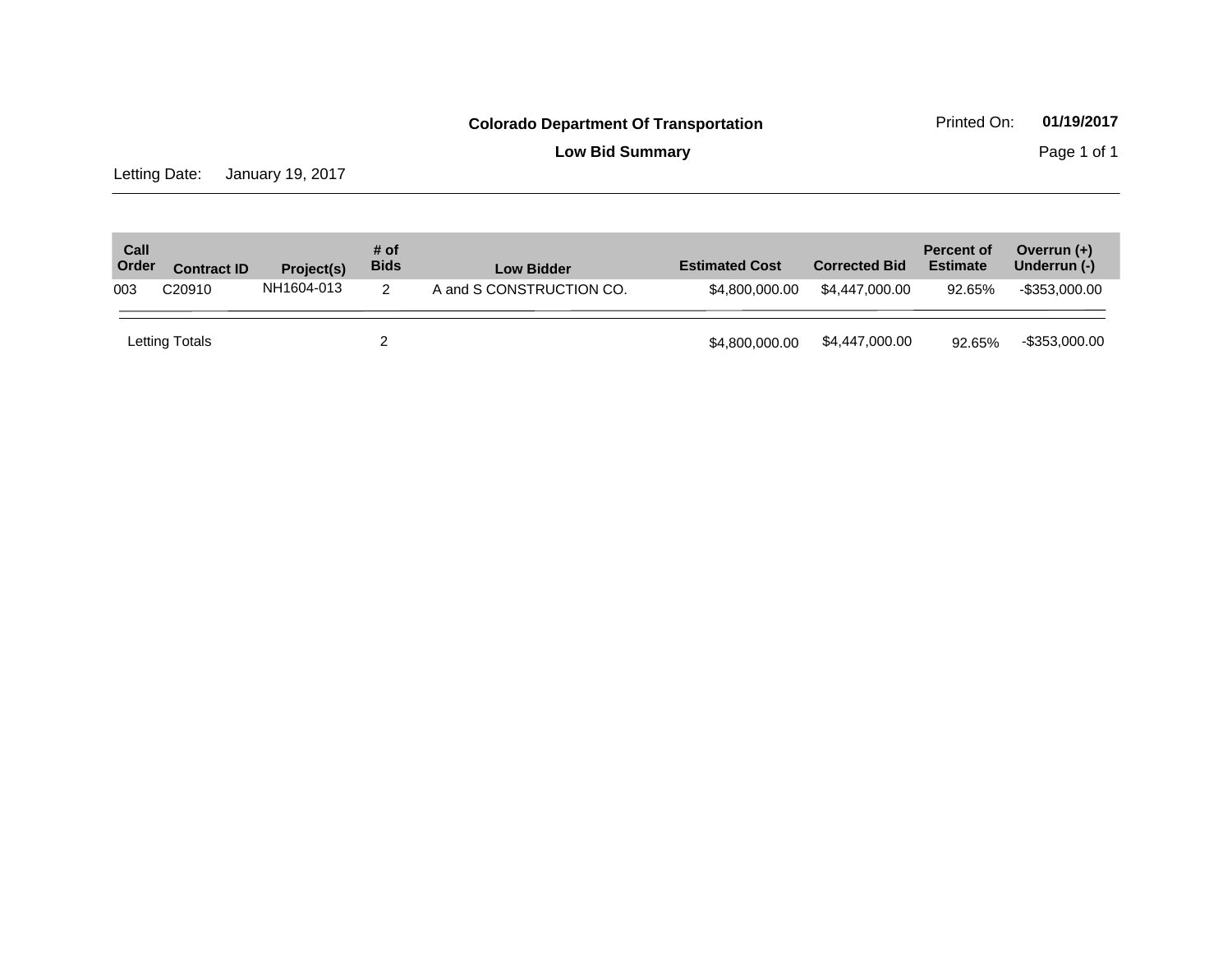|                              |                  |              | <b>Colorado Department Of Transportation</b>                                                | Printed On:            | 01/19/2017 |
|------------------------------|------------------|--------------|---------------------------------------------------------------------------------------------|------------------------|------------|
|                              |                  |              | Page 1 of 1                                                                                 |                        |            |
| Letting No:                  | 20170119         | Contract ID: | C <sub>20910</sub>                                                                          | Project(s): NH1604-013 |            |
| Letting Date:                | January 19, 2017 | Region:      | 2                                                                                           |                        |            |
| Letting Time:                | 10:00 AM         |              | Contract Time: 100 WORKING DAYS                                                             | Counties: LAS ANIMAS   |            |
| <b>Contract Description:</b> |                  |              |                                                                                             |                        |            |
|                              |                  |              | US 160 MP 382.77 TO MP 405.00. This project consists of of 1.5 inches of HMA overlay with a |                        |            |

1.0 inch HMA leveling course or full depth asphalt patching at various locations, aggregate base course, shouldering, striping, delineators, signing, guardrail and bridge rail installation, and various repairs to 5 bridges.

| Rank | <b>Vendor ID</b> | <b>Vendor Name</b>                     | <b>Total Bid</b> | <b>Percent Of</b><br><b>Low Bid</b> | <b>Percent Of</b><br><b>Estimate</b> |
|------|------------------|----------------------------------------|------------------|-------------------------------------|--------------------------------------|
|      | 005A             | A and S CONSTRUCTION CO.               | \$4,447,000.00   | 100.00%                             | 92.65%                               |
| 0    | -EST-            | <b>Engineer's Estimate</b>             | \$4,800,000.00   | 107.94%                             | 100.00%                              |
| 2    | 027A             | APC SOUTHERN CONSTRUCTION COMPANY, LLC | \$5,223,728.46   | 117.47%                             | 108.83%                              |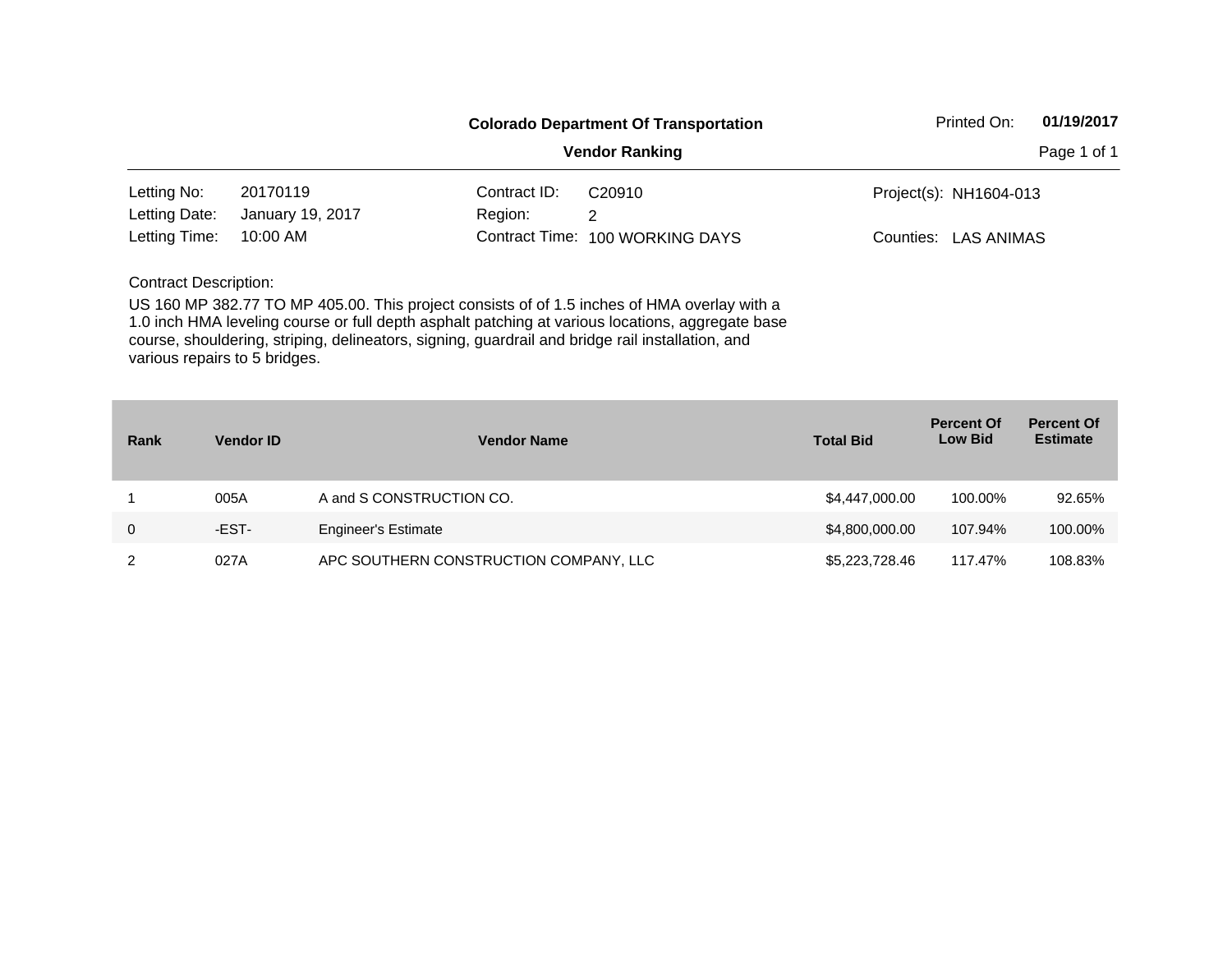**Quantity Unit Price Unit Price Ext** Item Code Description Quantity Unit Price Amount Unit Price Amount Unit Price **Ext Unit Price Amount Ext Amount (0) -EST-Engineer's Estimate (1) 005A A and S CONSTRUCTION CO. (2) 027A APC SOUTHERN CONSTRUCTION Description SECTION:** 0001 BID ITEMS **LCC:** 202-00090 Removal of Delineator 450.000 EACH 7.00000 3,150.00 6.00000 2,700.00 5.25000 2,362.50 202-00240 Removal of Asphalt Mat (Planing) 6,461.000 SY 10.00000 64,610.00 7.00000 45,227.00 4.36000 28,169.96 202-00246 Removal of Asphalt Mat (Planing) (Special) 719.000 SY 10.00000 7,190.00 30.00000 21,570.00 17.73000 12,747.87 202-00425 Removal of Bridge Railing 52.000 LF 25.00000 1,300.00 20.00000 1,040.00 36.59000 1,902.68 202-00453 Removal of Portions of Present Structure (Class 2) 207.000 SY 300.00000 62,100.00 300.00000 62,100.00 271.81000 56,264.67 202-00460 Removal of Portions of Present Structure (Class 3) 7.000 SY 450.00000 3,150.00 600.00000 4,200.00 616.81000 4,317.67 202-00503 Removal of Portions of Present Structure 47.000 SY 300.00000 14,100.00 450.00000 21,150.00 616.81000 28,990.07 202-00810 Removal of Ground Sign 3.000 EACH 100.00000 300.00 220.00000 660.00 210.12000 630.36 202-01130 Removal of Guardrail Type 3 450.000 LF 6.00000 2,700.00 6.00000 2,700.00 2.35000 1,057.50 202-01300 Removal of End Anchorage 8.000 EACH 300.00000 2,400.00 300.00000 2,400.00 209.09000 1,672.72 203-00000 Unclassified Excavation 598.000 CY 25.00000 14,950.00 52.00000 31,096.00 20.77000 12,420.46 203-01500 Blading 50.000 HOUR 150.00000 7,500.00 130.00000 6,500.00 187.36000 9,368.00 207-00205 Topsoil 1,786.000 CY 20.00000 35,720.00 59.00000 105,374.00 45.00000 80,370.00 208-00002 Erosion Log Type 1 (12 Inch) 1,500.000 LF 5.00000 7,500.00 8.00000 12,000.00 4.12000 6,180.00 **Tabulation of Bids Page 1 of 7 Page 1 of 7** 10:00 AM Counties: LAS ANIMAS Letting Date: January 19, 2017 Region: 2 C20910 Region: Letting Time: Letting No: 20170119 Contract ID: Counties: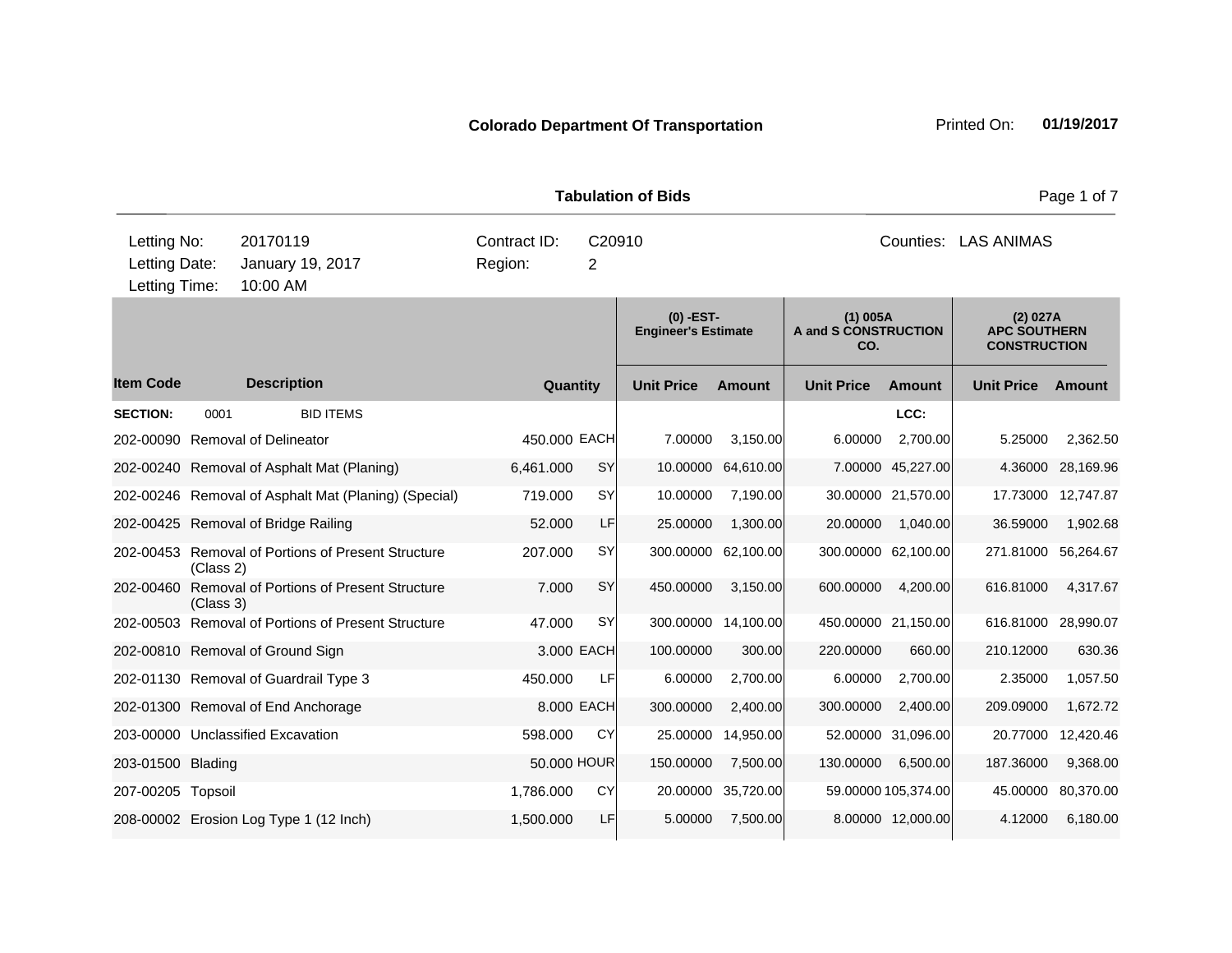|                                               |      |                                                     |                         |             | <b>Tabulation of Bids</b>                 |                     |                                           |               |                                                                               | Page 2 of 7 |
|-----------------------------------------------|------|-----------------------------------------------------|-------------------------|-------------|-------------------------------------------|---------------------|-------------------------------------------|---------------|-------------------------------------------------------------------------------|-------------|
| Letting No:<br>Letting Date:<br>Letting Time: |      | 20170119<br>January 19, 2017<br>10:00 AM            | Contract ID:<br>Region: | C20910<br>2 |                                           |                     |                                           |               | Counties: LAS ANIMAS                                                          |             |
|                                               |      |                                                     |                         |             | $(0)$ -EST-<br><b>Engineer's Estimate</b> |                     | $(1)$ 005A<br>A and S CONSTRUCTION<br>CO. |               | (2) 027A<br><b>APC SOUTHERN</b><br><b>CONSTRUCTION</b><br><b>COMPANY, LLC</b> |             |
| <b>Item Code</b>                              |      | <b>Description</b>                                  | Quantity                |             | <b>Unit Price</b>                         | <b>Amount</b>       | <b>Unit Price</b>                         | <b>Amount</b> | <b>Unit Price</b>                                                             | Amount      |
| <b>SECTION:</b>                               | 0001 | <b>BID ITEMS</b>                                    |                         |             |                                           |                     |                                           | LCC:          |                                                                               |             |
| 208-00041                                     |      | Rock Check Dam                                      | 20.000 EACH             |             | 800.00000                                 | 16,000.00           | 250.00000                                 | 5,000.00      | 10.30000                                                                      | 206.00      |
|                                               |      | 208-00046 Pre-fabricated Concrete Washout Structure |                         | 1.000 EACH  | 1,000.00000                               | 1,000.00            | 500.00000                                 | 500.00        | 1,544.99000                                                                   | 1,544.99    |
|                                               |      | 208-00075 Pre-fabricated Vehicle Tracking Pad       |                         | 1.000 EACH  | 1,000.00000                               | 1.000.00            | 800.00000                                 | 800.00        | 2,059.98000                                                                   | 2,059.98    |
|                                               |      | 208-00207 Erosion Control Management                | 12.000                  | <b>DAY</b>  | 175.00000                                 | 2,100.00            | 500.00000                                 | 6,000.00      | 103.00000                                                                     | 1,236.00    |
|                                               |      | 210-00011 Reset Mailbox Structure (Type 1)          |                         | 4.000 EACH  | 500.00000                                 | 2,000.00            | 350.00000                                 | 1,400.00      | 315.18000                                                                     | 1,260.72    |
|                                               |      | 210-00012 Reset Mailbox Structure (Type 2)          |                         | 1.000 EACH  | 550.00000                                 | 550.00              | 450.00000                                 | 450.00        | 420.24000                                                                     | 420.24      |
|                                               |      | 210-00520 Rebuild Portions of Present Structure     | 47.000                  | <b>SY</b>   | 200.00000                                 | 9,400.00            | 1,200.00000 56,400.00                     |               | 940.90000                                                                     | 44,222.30   |
|                                               |      | 210-01200 Reset End Anchorage                       |                         | 4.000 EACH  | 2,000.00000                               | 8,000.00            | 450.00000                                 | 1,800.00      | 1,568.16000                                                                   | 6,272.64    |
| 210-04030 Modify Guardrail                    |      |                                                     | 400.000                 | LF          | 27.00000                                  | 10,800.00           | 22.00000                                  | 8,800.00      | 29.80000                                                                      | 11,920.00   |
| 210-04200 Adjust Guardrail                    |      |                                                     | 450.000                 | LF          | 10.00000                                  | 4,500.00            | 6.00000                                   | 2,700.00      | 10.45000                                                                      | 4,702.50    |
| 212-00006 Seeding (Native)                    |      |                                                     | 16.000 ACRE             |             | 550.00000                                 | 8,800.00            | 200.00000                                 | 3,200.00      | 223.51000                                                                     | 3,576.16    |
| 212-00032 Soil Conditioning                   |      |                                                     | 16.000 ACRE             |             | 2,500.00000                               | 40,000.00           | 100.00000                                 | 1,600.00      | 1,750.99000                                                                   | 28,015.84   |
|                                               |      | 213-00002 Mulching (Weed Free Hay)                  | 16.000 ACRE             |             |                                           | 750.00000 12,000.00 | 1.00000                                   | 16.00         | 1.03000                                                                       | 16.48       |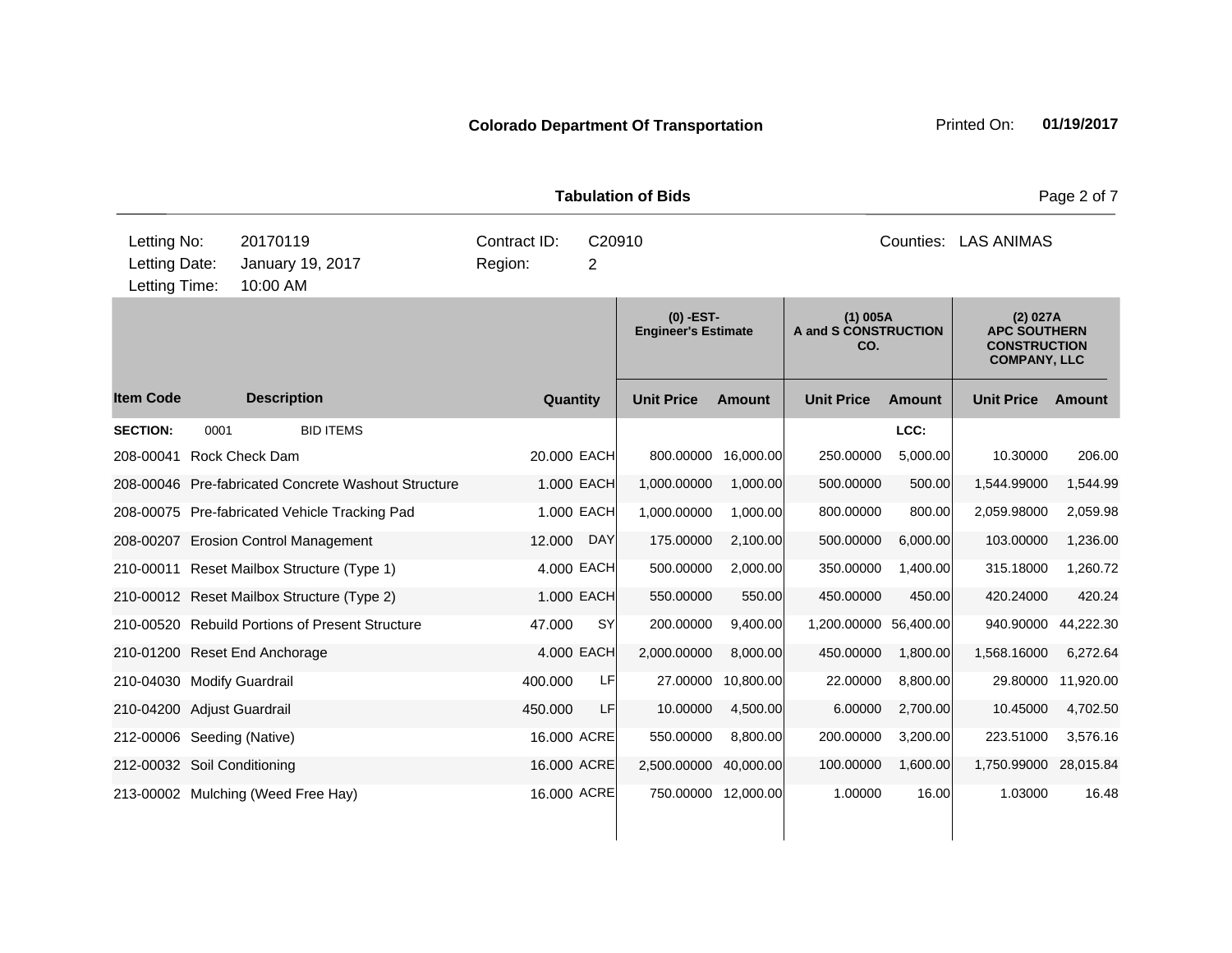|                                               |      |                                             |                         |            | <b>Tabulation of Bids</b>               |                           |                                           |                           |                                                                               | Page 3 of 7          |
|-----------------------------------------------|------|---------------------------------------------|-------------------------|------------|-----------------------------------------|---------------------------|-------------------------------------------|---------------------------|-------------------------------------------------------------------------------|----------------------|
| Letting No:<br>Letting Date:<br>Letting Time: |      | 20170119<br>January 19, 2017<br>10:00 AM    | Contract ID:<br>Region: | 2          | C20910                                  |                           |                                           | Counties:                 | <b>LAS ANIMAS</b>                                                             |                      |
|                                               |      |                                             |                         |            | (0) -EST-<br><b>Engineer's Estimate</b> |                           | $(1)$ 005A<br>A and S CONSTRUCTION<br>CO. |                           | (2) 027A<br><b>APC SOUTHERN</b><br><b>CONSTRUCTION</b><br><b>COMPANY, LLC</b> |                      |
| <b>Item Code</b>                              |      | <b>Description</b>                          | Quantity                |            | <b>Unit Price</b>                       | <b>Amount</b>             | <b>Unit Price</b>                         | Amount                    | <b>Unit Price</b>                                                             | Amount               |
| <b>SECTION:</b>                               | 0001 | <b>BID ITEMS</b>                            |                         |            |                                         |                           |                                           | LCC:                      |                                                                               |                      |
| 213-00061                                     |      | <b>Mulch Tackifier</b>                      | 3,282.000               | LB         | 3.00000                                 | 9.846.00                  | 0.10000                                   | 328.20                    | 1.03000                                                                       | 3,380.46             |
| 240-00020 Netting                             |      |                                             | 800.000                 | <b>SY</b>  | 10.00000                                | 8.000.00                  |                                           | 14.00000 11,200.00        | 10.30000                                                                      | 8,240.00             |
|                                               |      | 304-06007 Aggregate Base Course (Class 6)   | 302.000                 | CY         | 75.00000                                | 22,650.00                 |                                           | 70.00000 21,140.00        | 33.40000                                                                      | 10,086.80            |
| 403-00720                                     |      | Hot Mix Asphalt (Patching) (Asphalt)        | 793.000                 | <b>TON</b> | 125.00000                               | 99,125.00                 |                                           | 150.00000 118,950.00      |                                                                               | 134.30000 106,499.90 |
| 403-36721                                     |      | Hot Mix Asphalt (Grading ST)(75)(PG 58-28)  | 32,628.000              | <b>TON</b> |                                         | 85.00000 2,773,380.<br>00 |                                           | 75.00000 2,447,100.<br>00 | 100.30000 3,272,588.                                                          | 40                   |
|                                               |      | 411-10255 Emulsified Asphalt (Slow-Setting) | 19,001.000              | GAL        |                                         | 4.00000 76,004.00         |                                           | 3.00000 57,003.00         | 2.57000                                                                       | 48,832.57            |
|                                               |      | 512-00120 Bearing Repair Corbel             |                         | 8.000 EACH | 5,000.00000                             | 40,000.00                 | 6,400.00000 51,200.00                     |                           | 7,631.72000 61,053.76                                                         |                      |
|                                               |      | 515-00120 Waterproofing (Membrane)          | 719.000                 | <b>SY</b>  |                                         | 20.00000 14,380.00        |                                           | 21.00000 15,099.00        |                                                                               | 19.86000 14,279.34   |
| 518-01001                                     |      | Bridge Expansion Joint (Asphaltic Plug)     | 176,000                 | LF         | 200.00000                               | 35,200.00                 |                                           | 250.00000 44,000.00       | 135.91000                                                                     | 23,920.16            |
|                                               |      | 518-03000 Sawing and Sealing Bridge Joint   | 156.000                 | LF         | 25.00000                                | 3,900.00                  | 33.00000                                  | 5,148.00                  | 18.82000                                                                      | 2,935.92             |
|                                               |      | 601-06100 Concrete (Patching)               | 28.000                  | CY         | 1,000.00000                             | 28,000.00                 | 1,500.00000 42,000.00                     |                           | 1,568.16000                                                                   | 43,908.48            |
| 601-51005 Galvanic Anodes                     |      |                                             | 827.000 EACH            |            | 50.00000                                | 41,350.00                 | 25.00000                                  | 20,675.00                 | 36.59000                                                                      | 30,259.93            |
| 602-00000 Reinforcing Steel                   |      |                                             | 1,404.000               | LB         | 2.00000                                 | 2,808.00                  | 3.00000                                   | 4,212.00                  | 2.09000                                                                       | 2,934.36             |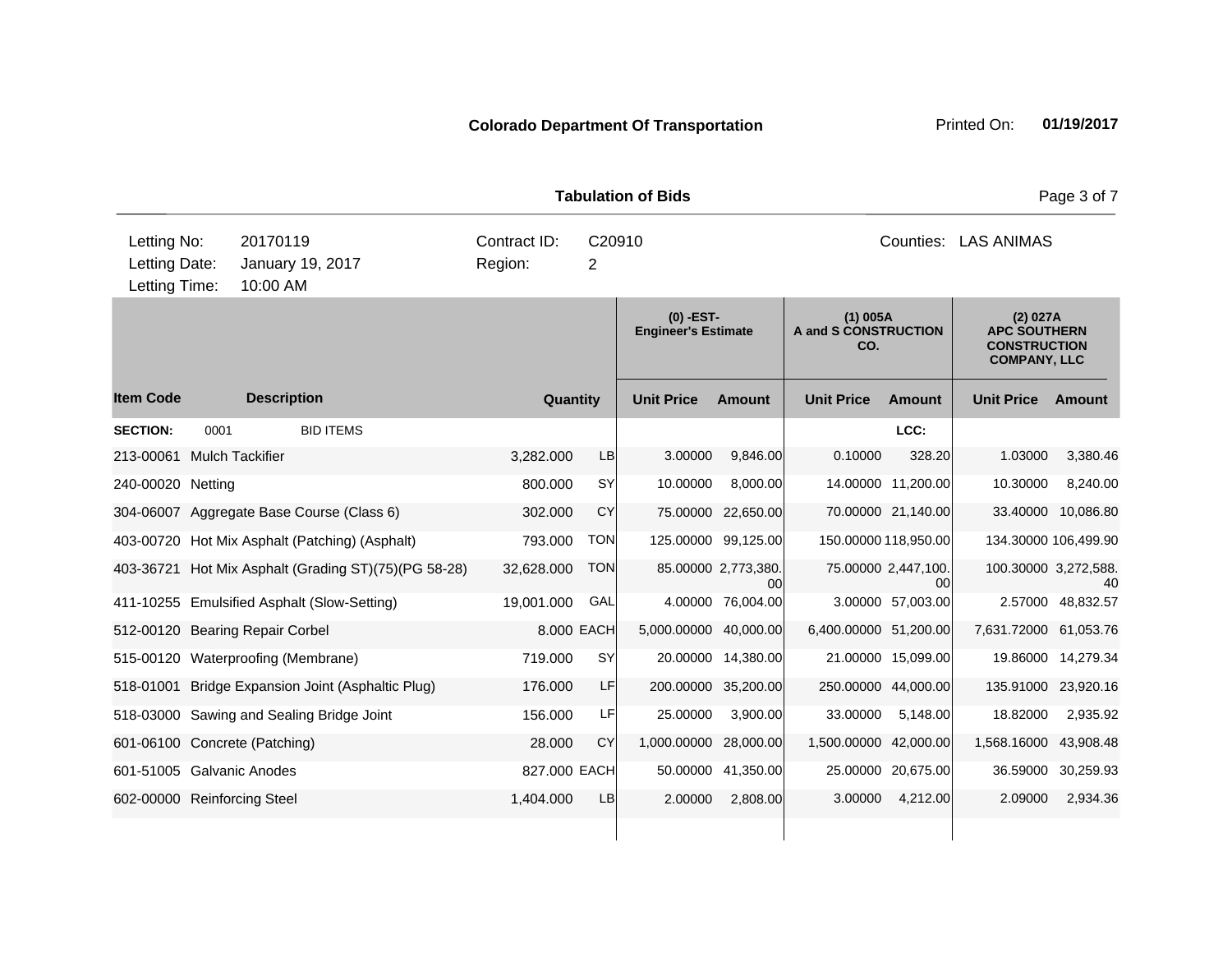|                                               |         |                      |                                                       |                         |             | <b>Tabulation of Bids</b>                 |                     |                                           |                     |                                                                               | Page 4 of 7        |
|-----------------------------------------------|---------|----------------------|-------------------------------------------------------|-------------------------|-------------|-------------------------------------------|---------------------|-------------------------------------------|---------------------|-------------------------------------------------------------------------------|--------------------|
| Letting No:<br>Letting Date:<br>Letting Time: |         | 20170119<br>10:00 AM | January 19, 2017                                      | Contract ID:<br>Region: | C20910<br>2 |                                           |                     |                                           |                     | Counties: LAS ANIMAS                                                          |                    |
|                                               |         |                      |                                                       |                         |             | $(0)$ -EST-<br><b>Engineer's Estimate</b> |                     | $(1)$ 005A<br>A and S CONSTRUCTION<br>CO. |                     | (2) 027A<br><b>APC SOUTHERN</b><br><b>CONSTRUCTION</b><br><b>COMPANY, LLC</b> |                    |
| <b>Item Code</b>                              |         | <b>Description</b>   |                                                       | Quantity                |             | <b>Unit Price</b>                         | <b>Amount</b>       | <b>Unit Price</b>                         | Amount              | <b>Unit Price</b>                                                             | Amount             |
| <b>SECTION:</b>                               | 0001    |                      | <b>BID ITEMS</b>                                      |                         |             |                                           |                     |                                           | LCC:                |                                                                               |                    |
| 606-00301                                     |         |                      | Guardrail Type 3 (6-3 Post Spacing)                   | 2,075.000               | LF          |                                           | 32.00000 66,400.00  |                                           | 21.00000 43,575.00  |                                                                               | 27.44000 56,938.00 |
| 606-01370 Transition Type 3G                  |         |                      |                                                       | 20.000 EACH             |             | 2,000.00000 40,000.00                     |                     | 1,600.00000 32,000.00                     |                     | 1,672.71000 33,454.20                                                         |                    |
| 606-02003 End Anchorage (Nonflared)           |         |                      |                                                       | 24.000 EACH             |             | 2,500.00000 60,000.00                     |                     | 2,400.00000 57,600.00                     |                     | 2,574.19000 61,780.56                                                         |                    |
| 606-10305 Bridge Rail Type 3 (Special)        |         |                      |                                                       | 518.000                 | LF          |                                           | 120.00000 62,160.00 |                                           | 120.00000 62,160.00 | 130.68000                                                                     | 67,692.24          |
| 606-11010 Bridge Rail Type 10R                |         |                      |                                                       | 52.000                  | LF          | 150.00000                                 | 7,800.00            |                                           | 500.00000 26,000.00 | 591.41000 30,753.32                                                           |                    |
| 607-00005 End Post                            |         |                      |                                                       |                         | 4.000 EACH  | 250.00000                                 | 1,000.00            | 200.00000                                 | 800.00              | 206.00000                                                                     | 824.00             |
|                                               |         |                      | 607-01000 Fence Barbed Wire with Metal Posts          | 75,000                  | <b>LF</b>   | 10.00000                                  | 750.00              | 12.00000                                  | 900.00              | 10.30000                                                                      | 772.50             |
| 607-11525 Fence (Plastic)                     |         |                      |                                                       | 300.000                 | LF          | 5.00000                                   | 1,500.00            | 3.00000                                   | 900.00              | 2.57000                                                                       | 771.00             |
|                                               |         |                      | 612-00036 Delineator (Flexible) (Square Base)         | 528.000 EACH            |             | 75.00000                                  | 39,600.00           |                                           | 90.00000 47,520.00  | 89.30000                                                                      | 47,150.40          |
|                                               |         |                      | 612-00037 Delineator (Flexible) (Flat Mounted)        | 126.000 EACH            |             |                                           | 80.00000 10,080.00  | 70.00000                                  | 8,820.00            | 68.29000                                                                      | 8,604.54           |
| 614-00011 Sign Panel (Class I)                |         |                      |                                                       | 6.000                   | <b>SF</b>   | 25.00000                                  | 150.00              | 22.00000                                  | 132.00              | 22.06000                                                                      | 132.36             |
| 614-00012 Sign Panel (Class II)               |         |                      |                                                       | 122.000                 | <b>SF</b>   | 25.00000                                  | 3,050.00            | 17.00000                                  | 2,074.00            | 25.21000                                                                      | 3,075.62           |
|                                               | Socket) |                      | 614-01503 Steel Sign Support (2-Inch Round) (Post and |                         | 4.000 EACH  | 200.00000                                 | 800.00              | 200.00000                                 | 800.00              | 173.35000                                                                     | 693.40             |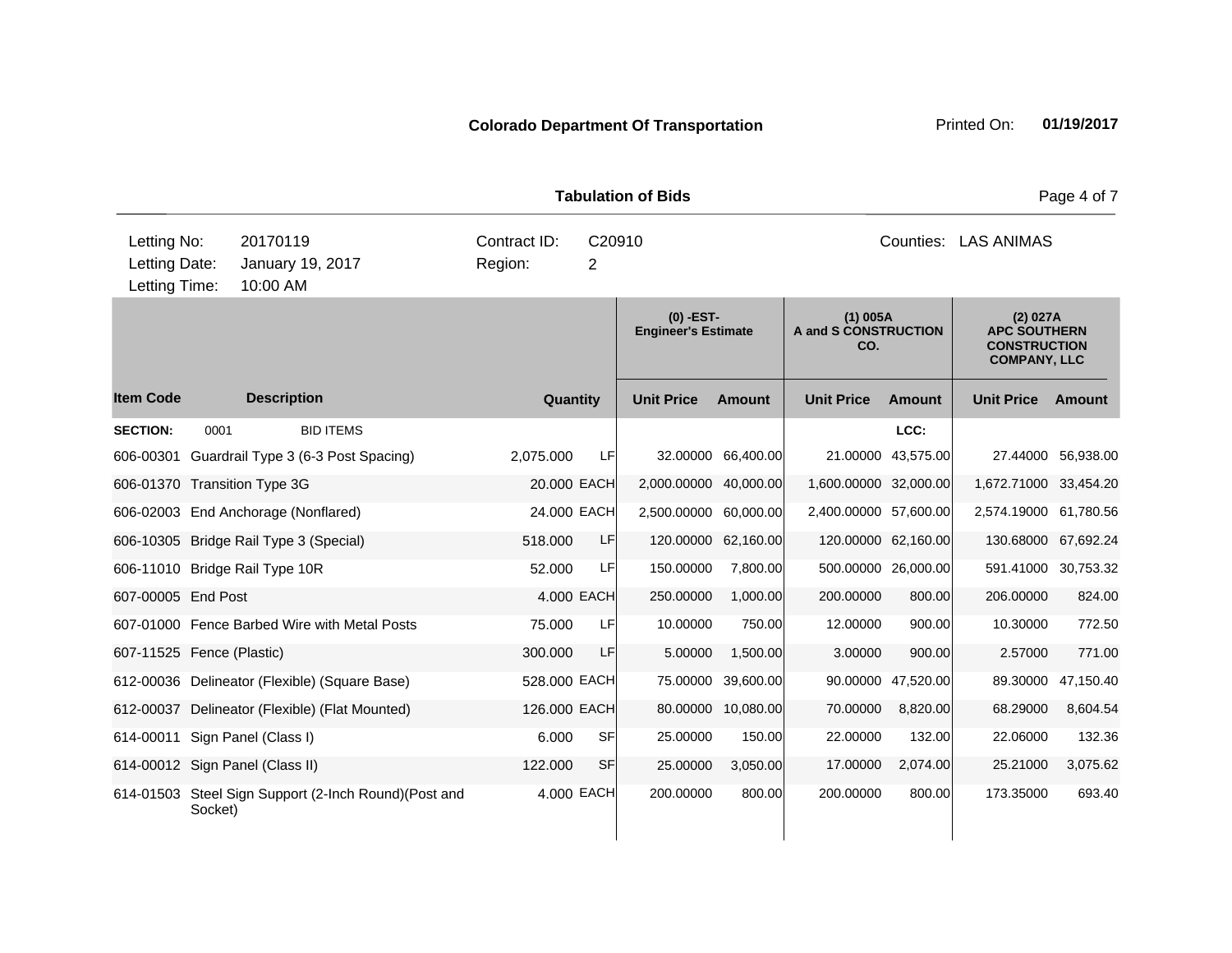| Letting No:<br>20170119<br>Contract ID:<br>C20910<br>Counties: LAS ANIMAS<br>Letting Date:<br>January 19, 2017<br>Region:<br>$\overline{2}$<br>10:00 AM<br>Letting Time:<br>$(0)$ -EST-<br>$(1)$ 005A<br>(2) 027A<br>A and S CONSTRUCTION<br><b>APC SOUTHERN</b><br><b>Engineer's Estimate</b><br><b>CONSTRUCTION</b><br>CO.<br><b>COMPANY, LLC</b><br><b>Item Code</b><br><b>Description</b><br><b>Unit Price</b><br><b>Unit Price</b><br><b>Unit Price</b><br>Quantity<br><b>Amount</b><br>Amount<br>Amount<br><b>SECTION:</b><br><b>BID ITEMS</b><br>LCC:<br>0001<br>Steel Sign Support (2-1/2 Inch Round NP-<br>360.00000<br>720.00<br>720.00<br>614-01573<br>2.000 EACH<br>360.00000<br>367.71000<br>40)(Post & Slipbase) | Page 5 of 7 |
|--------------------------------------------------------------------------------------------------------------------------------------------------------------------------------------------------------------------------------------------------------------------------------------------------------------------------------------------------------------------------------------------------------------------------------------------------------------------------------------------------------------------------------------------------------------------------------------------------------------------------------------------------------------------------------------------------------------------------------|-------------|
|                                                                                                                                                                                                                                                                                                                                                                                                                                                                                                                                                                                                                                                                                                                                |             |
|                                                                                                                                                                                                                                                                                                                                                                                                                                                                                                                                                                                                                                                                                                                                |             |
|                                                                                                                                                                                                                                                                                                                                                                                                                                                                                                                                                                                                                                                                                                                                |             |
|                                                                                                                                                                                                                                                                                                                                                                                                                                                                                                                                                                                                                                                                                                                                |             |
|                                                                                                                                                                                                                                                                                                                                                                                                                                                                                                                                                                                                                                                                                                                                | 735.42      |
| Steel Sign Support (2-1/2 In Round Sch 80)<br>7.000 EACH<br>500.00000<br>3,500.00<br>450.00000<br>3,150.00<br>446.50000<br>614-01583<br>(Post & Slipbase)                                                                                                                                                                                                                                                                                                                                                                                                                                                                                                                                                                      | 3,125.50    |
| Concrete Footing (Type 1)<br>2.000 EACH<br>1,500.00000<br>3,000.00<br>2,000.00000<br>4,000.00<br>1,575.89000<br>614-03001                                                                                                                                                                                                                                                                                                                                                                                                                                                                                                                                                                                                      | 3,151.78    |
| 2.000 EACH<br>3,500.00000<br>7,000.00<br>3,414.42000<br>614-80001 Flashing Beacon (Solar Powered)<br>1,100.00000<br>2,200.00                                                                                                                                                                                                                                                                                                                                                                                                                                                                                                                                                                                                   | 6,828.84    |
| 1.000 EACH<br>19,569.84000<br>620-00002 Field Office (Class 2)<br>25,000.00000<br>25,000.00<br>14,000.00000<br>14,000.00                                                                                                                                                                                                                                                                                                                                                                                                                                                                                                                                                                                                       | 19,569.84   |
| 1.000 EACH<br>20,000.00000<br>18,539.85000<br>620-00012 Field Laboratory (Class 2)<br>20,000.00<br>15,000.00000 15,000.00                                                                                                                                                                                                                                                                                                                                                                                                                                                                                                                                                                                                      | 18,539.85   |
| 1.000 EACH<br>7,000.00000<br>7,000.00<br>4,000.00000<br>4,000.00<br>5,149.96000<br>620-00015 Field Laboratory (State Furnished)                                                                                                                                                                                                                                                                                                                                                                                                                                                                                                                                                                                                | 5,149.96    |
| 1.000 EACH<br>620-00020 Sanitary Facility<br>3,000.00000<br>3,000.00<br>4,654.80000<br>4,654.80<br>5,149.96000                                                                                                                                                                                                                                                                                                                                                                                                                                                                                                                                                                                                                 | 5,149.96    |
| 1.000<br>L S<br>25,000.00000 25,000.00<br>17,000.00000 17,000.00<br>15,449.87000<br>625-00000 Construction Surveying                                                                                                                                                                                                                                                                                                                                                                                                                                                                                                                                                                                                           | 15,449.87   |
| 626-00000 Mobilization<br>1.000<br>L S<br>511,812.00000 511,812.00<br>400,000.00000 400,000.00<br>343,000.00000 343,000.00                                                                                                                                                                                                                                                                                                                                                                                                                                                                                                                                                                                                     |             |
| 626-01104 Public Information Services (Tier IV)<br>1.000<br>L SI<br>15,000.00000 15,000.00<br>8,000.00000<br>8,000.00<br>8,239.93000                                                                                                                                                                                                                                                                                                                                                                                                                                                                                                                                                                                           | 8,239.93    |
| 627-00001 Pavement Marking Paint<br>2,536.000<br>GAL<br>40.00000 101,440.00<br>38.00000 96,368.00<br>33.81000 85,742.16                                                                                                                                                                                                                                                                                                                                                                                                                                                                                                                                                                                                        |             |
| 1,721.000<br>GAL<br>45.00000 77,445.00<br>40.00000 68,840.00<br>69.18000 119,058.78<br>627-00013 Pavement Marking Paint (High Build)                                                                                                                                                                                                                                                                                                                                                                                                                                                                                                                                                                                           |             |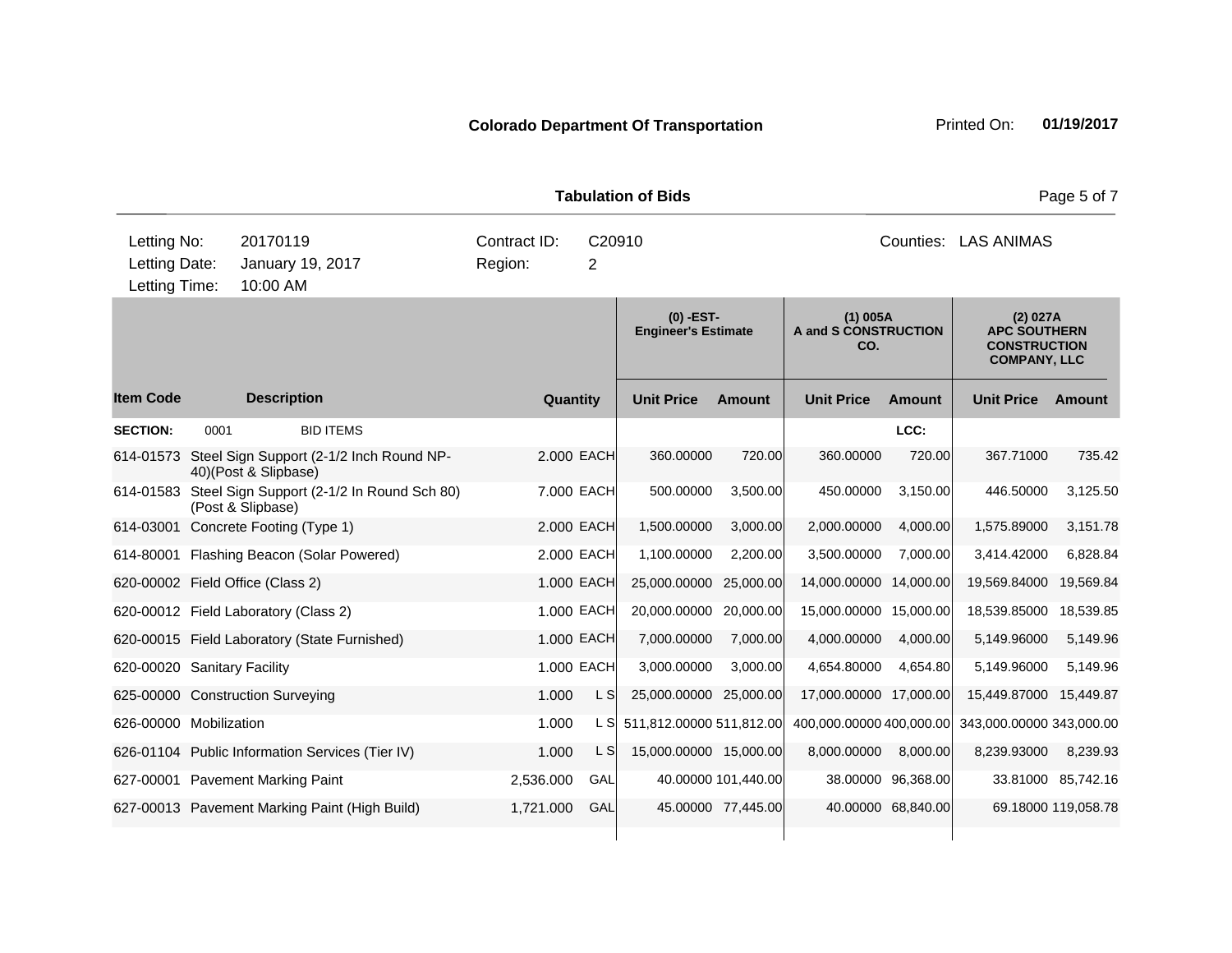|                             |      |                                                    |                |            | <b>Tabulation of Bids</b>                 |                    |                                           |                |                                                                               | Page 6 of 7         |
|-----------------------------|------|----------------------------------------------------|----------------|------------|-------------------------------------------|--------------------|-------------------------------------------|----------------|-------------------------------------------------------------------------------|---------------------|
| Letting No:                 |      | 20170119                                           | Contract ID:   | C20910     |                                           |                    |                                           | Counties:      | <b>LAS ANIMAS</b>                                                             |                     |
| Letting Date:               |      | January 19, 2017                                   | Region:        | 2          |                                           |                    |                                           |                |                                                                               |                     |
| Letting Time:               |      | 10:00 AM                                           |                |            |                                           |                    |                                           |                |                                                                               |                     |
|                             |      |                                                    |                |            | $(0)$ -EST-<br><b>Engineer's Estimate</b> |                    | $(1)$ 005A<br>A and S CONSTRUCTION<br>CO. |                | (2) 027A<br><b>APC SOUTHERN</b><br><b>CONSTRUCTION</b><br><b>COMPANY, LLC</b> |                     |
| <b>Item Code</b>            |      | <b>Description</b>                                 | Quantity       |            | <b>Unit Price</b>                         | <b>Amount</b>      | <b>Unit Price</b>                         | Amount         | <b>Unit Price</b>                                                             | <b>Amount</b>       |
| <b>SECTION:</b>             | 0001 | <b>BID ITEMS</b>                                   |                |            |                                           |                    |                                           | LCC:           |                                                                               |                     |
| 630-00000 Flagging          |      |                                                    | 2,700.000 HOUR |            |                                           | 24.00000 64,800.00 | 21.00000                                  | 56,700.00      |                                                                               | 31.52000 85,104.00  |
|                             |      | 630-00007 Traffic Control Inspection               | 40.000         | <b>DAY</b> | 180.00000                                 | 7,200.00           | 69.00000                                  | 2,760.00       |                                                                               | 315.18000 12,607.20 |
|                             |      | 630-00012 Traffic Control Management               | 100.000        | <b>DAY</b> | 730.00000                                 | 73,000.00          | 1,400.00000 140,000.00                    |                | 1,050.59000 105,059.00                                                        |                     |
| 630-80001                   |      | Flashing Beacon (Portable)                         |                | 2.000 EACH | 650.00000                                 | 1,300.00           | 1,200.00000                               | 2,400.00       | 1,470.83000                                                                   | 2,941.66            |
|                             |      | 630-80341 Construction Traffic Sign (Panel Size A) | 18.000 EACH    |            | 35.00000                                  | 630.00             | 6.00000                                   | 108.00         | 57.78000                                                                      | 1,040.04            |
|                             |      | 630-80342 Construction Traffic Sign (Panel Size B) | 80.000 EACH    |            | 40.00000                                  | 3,200.00           | 6.00000                                   | 480.00         | 78.79000                                                                      | 6,303.20            |
|                             |      | 630-80355 Portable Message Sign Panel              |                | 2.000 EACH | 5,500.00000                               | 11,000.00          | 9,000.00000                               | 18,000.00      | 6,828.84000                                                                   | 13,657.68           |
|                             |      | 630-80360 Drum Channelizing Device                 | 100.000 EACH   |            | 20.00000                                  | 2,000.00           | 5.00000                                   | 500.00         | 21.01000                                                                      | 2,101.00            |
| 630-80380 Traffic Cone      |      |                                                    | 200.000 EACH   |            | 10.00000                                  | 2,000.00           | 3.00000                                   | 600.00         | 10.51000                                                                      | 2,102.00            |
|                             |      | 630-80520 Mobile Pavement Marking Zone             | 12.000         | <b>DAY</b> | 1,000.00000                               | 12,000.00          | 1,500.00000                               | 18,000.00      | 520.15000                                                                     | 6,241.80            |
| 630-85041 Mobile Attenuator |      |                                                    | 10.000         | <b>DAY</b> | 700.00000                                 | 7,000.00           | 400.00000                                 | 4,000.00       | 472.77000                                                                     | 4,727.70            |
|                             |      | 630-86810 Traffic Signal (Temporary)               |                | 2.000 EACH | 15,000.00000                              | 30,000.00          | 16,000.00000 32,000.00                    |                | 27,315.38000                                                                  | 54,630.76           |
| <b>Section Totals:</b>      |      |                                                    |                |            |                                           | \$4,800,000.00     |                                           | \$4,447,000.00 |                                                                               | \$5,223,728.46      |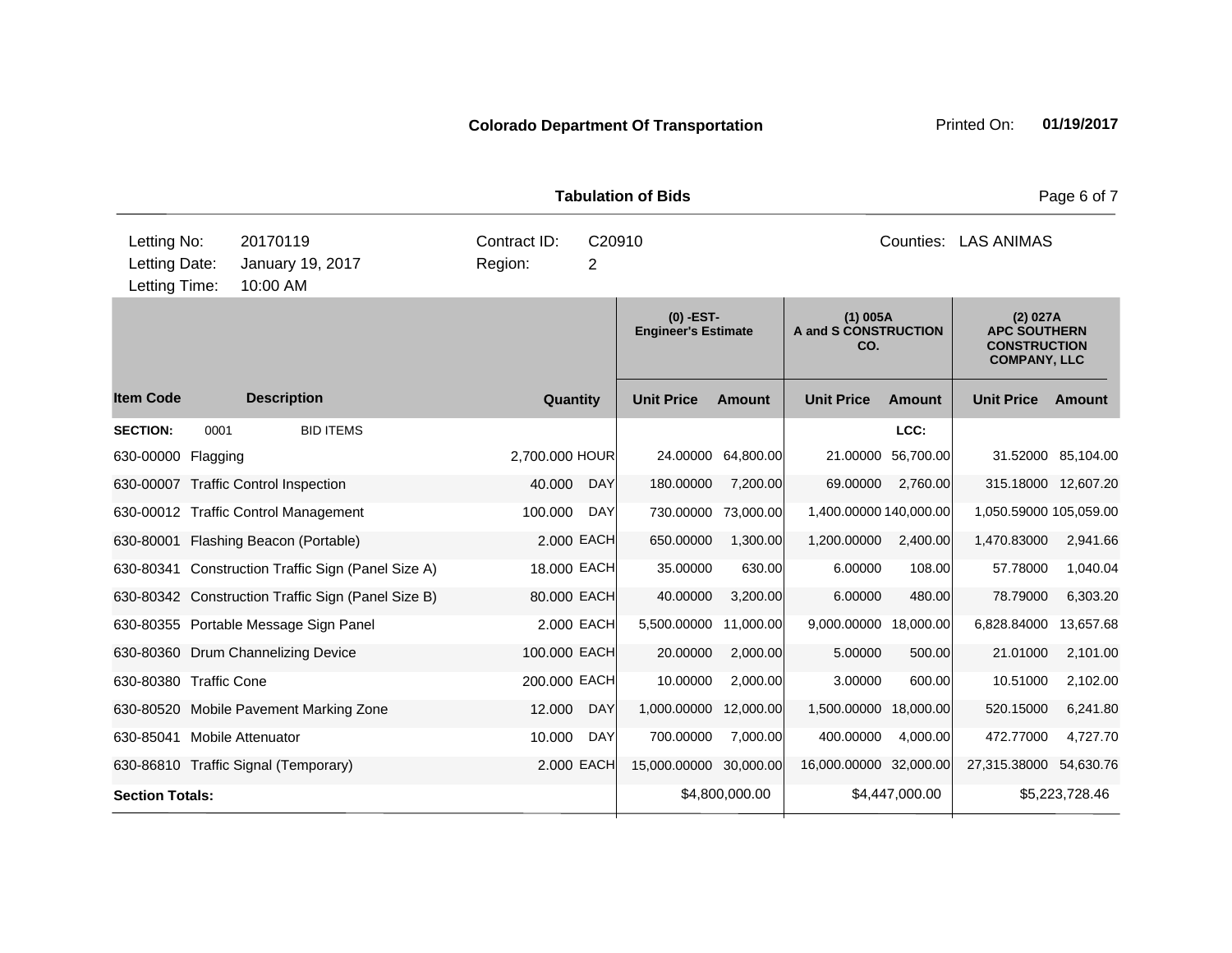**Contract Grand Totals \$4,800,000.00 \$4,447,000.00 \$5,223,728.46 Tabulation of Bids** Page 7 of 7 10:00 AM Counties: LAS ANIMAS Letting Date: January 19, 2017 Region: 2 C20910 Region: Letting Time: Letting No: 20170119 Contract ID: **Colorado Department Of Transportation** Printed On: 01/19/2017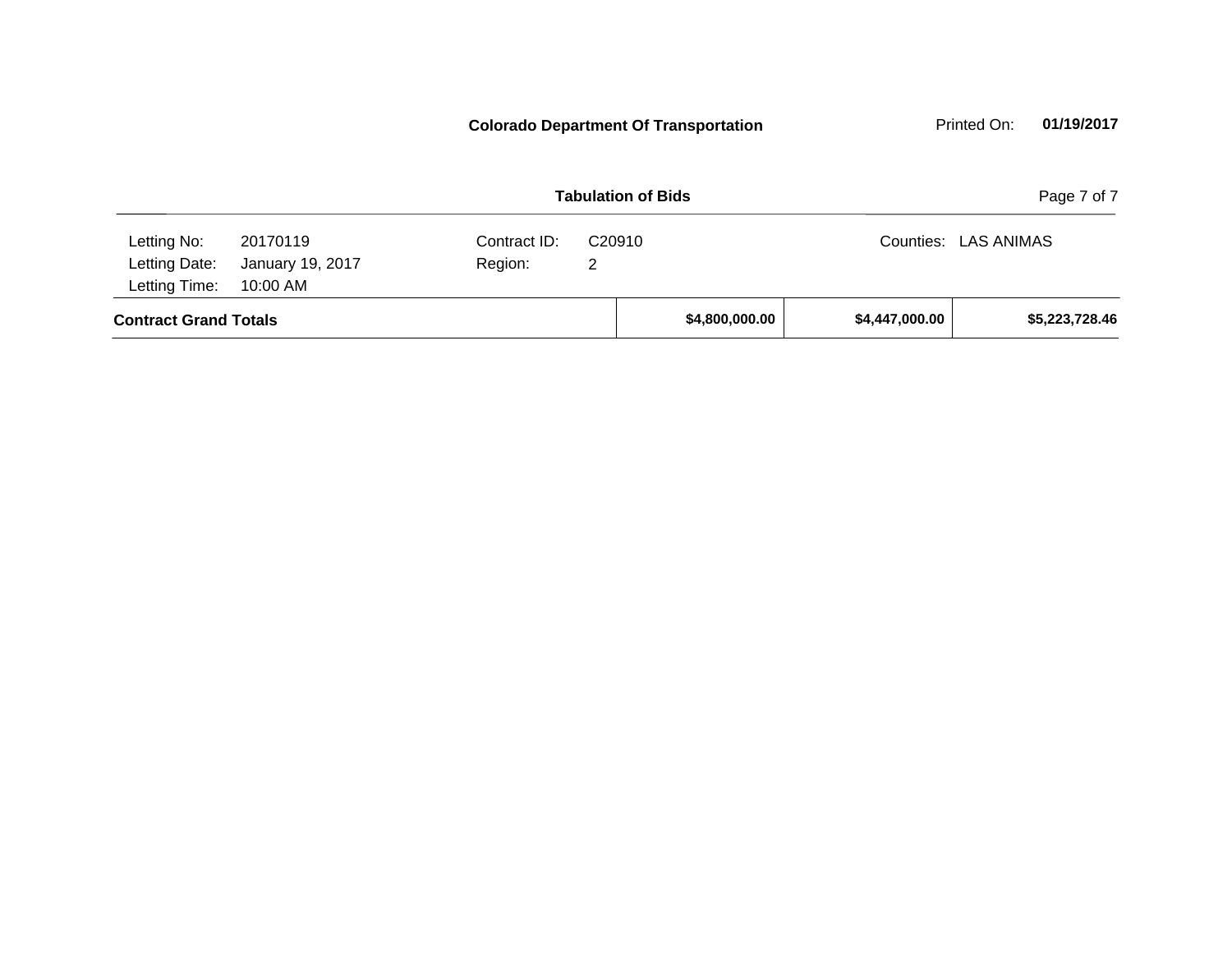|               |                  |              | <b>Colorado Department Of Transportation</b> | 01/19/2017<br>Printed On: |
|---------------|------------------|--------------|----------------------------------------------|---------------------------|
|               |                  |              | <b>Low Bid Item Analysis</b>                 | Page 1 of 10              |
| Letting No:   | 20170119         | Contract ID: | C <sub>20910</sub>                           | Counties: LAS ANIMAS      |
| Letting Date: | January 19, 2017 | Region:      |                                              |                           |
| Letting Time: | 10:00 AM         |              | Contract Time: 100 WORKING DAYS              | Project(s): NH1604-013    |

| Line            | Item/<br>Description                      | Quantity                                                   | Estimated<br>Price | Bid Price/<br><b>Units</b> | Estimated<br>Amount | <b>Bid Amount</b> | <b>Bid Est</b><br>$\frac{0}{0}$ | Overrun $(+)$<br>Underrun (-) |
|-----------------|-------------------------------------------|------------------------------------------------------------|--------------------|----------------------------|---------------------|-------------------|---------------------------------|-------------------------------|
| <b>SECTION:</b> | 0001                                      | <b>BID ITEMS</b>                                           |                    |                            |                     |                   |                                 |                               |
| 0005            | 202-00090<br><b>Removal of Delineator</b> | 450.000                                                    | 7.00000            | 6.00000<br><b>EACH</b>     | 3,150.00            | 2,700.00          | 85.71%                          | $-450.00$                     |
| 0010            | 202-00240                                 | 6,461.000<br>Removal of Asphalt Mat (Planing)              | 10.00000           | 7.00000<br><b>SY</b>       | 64,610.00           | 45,227.00         | 70.00%                          | $-19,383.00$                  |
| 0015            | 202-00246                                 | 719,000<br>Removal of Asphalt Mat (Planing) (Special)      | 10.00000           | 30.00000<br><b>SY</b>      | 7,190.00            | 21,570.00         | 300.00%                         | 14,380.00                     |
| 0020            | 202-00425<br>Removal of Bridge Railing    | 52.000                                                     | 25.00000           | 20.00000<br>LF             | 1,300.00            | 1,040.00          | 80.00%                          | $-260.00$                     |
| 0025            | 202-00453<br>2)                           | 207.000<br>Removal of Portions of Present Structure (Class | 300.00000          | 300.00000<br><b>SY</b>     | 62,100.00           | 62,100.00         | 100.00%                         | 0.00                          |
| 0030            | 202-00460<br>3)                           | 7.000<br>Removal of Portions of Present Structure (Class   | 450.00000          | 600.00000<br><b>SY</b>     | 3,150.00            | 4,200.00          | 133.33%                         | 1,050.00                      |
| 0035            | 202-00503                                 | 47.000<br><b>Removal of Portions of Present Structure</b>  | 300.00000          | 450.00000<br><b>SY</b>     | 14,100.00           | 21,150.00         | 150.00%                         | 7,050.00                      |
| 0040            | 202-00810<br>Removal of Ground Sign       | 3.000                                                      | 100.00000          | 220.00000<br><b>EACH</b>   | 300.00              | 660.00            | 220.00%                         | 360.00                        |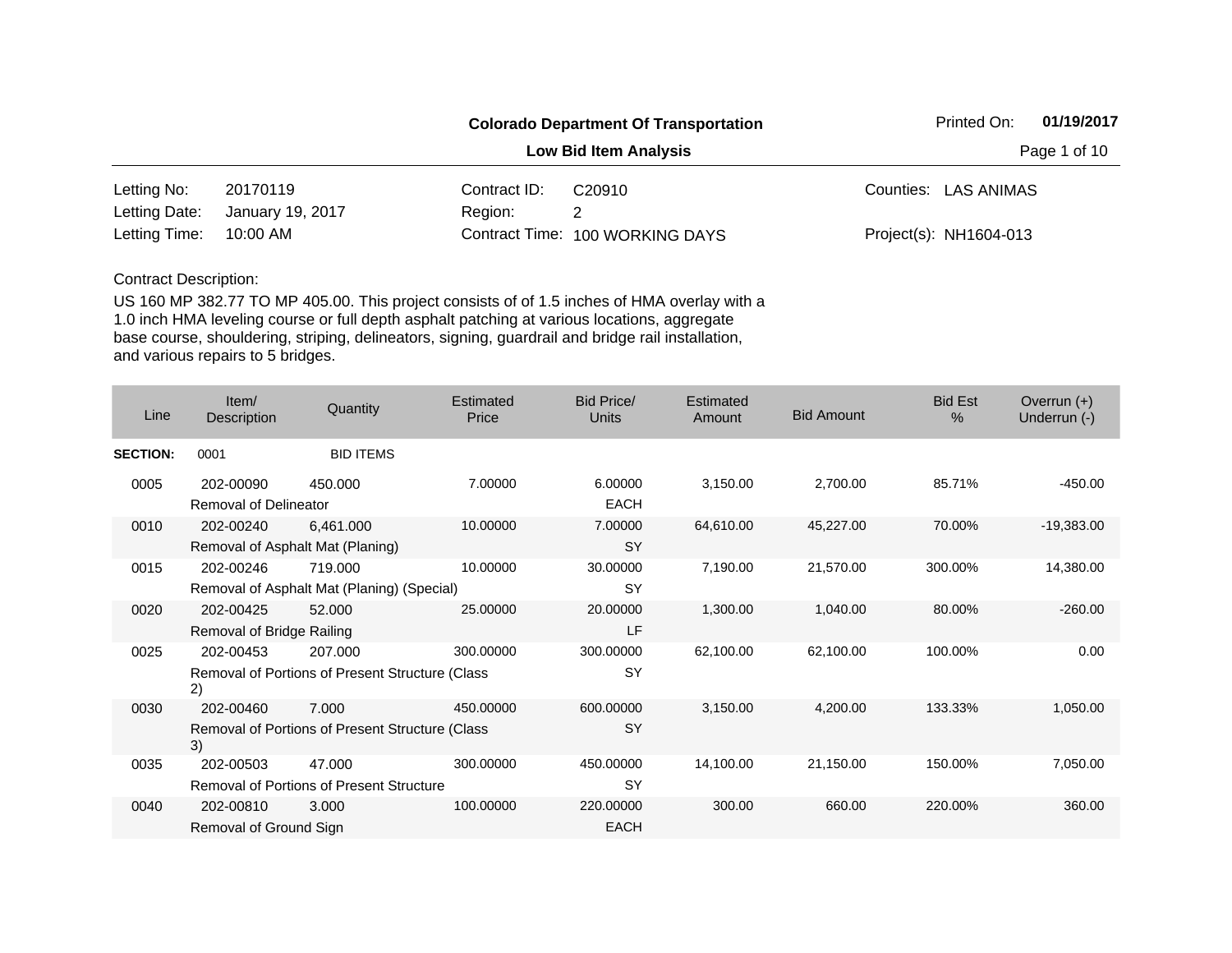|               |                  |              | <b>Colorado Department Of Transportation</b> | 01/19/2017<br>Printed On: |
|---------------|------------------|--------------|----------------------------------------------|---------------------------|
|               |                  |              | <b>Low Bid Item Analysis</b>                 | Page 2 of 10              |
| Letting No:   | 20170119         | Contract ID: | C <sub>20910</sub>                           | Counties: LAS ANIMAS      |
| Letting Date: | January 19, 2017 | Region:      |                                              |                           |
| Letting Time: | 10:00 AM         |              | Contract Time: 100 WORKING DAYS              | Project(s): NH1604-013    |

| Line            | Item/<br>Description                      | Quantity                                                  | Estimated<br>Price | <b>Bid Price/</b><br><b>Units</b> | Estimated<br>Amount | <b>Bid Amount</b> | <b>Bid Est</b><br>$\%$ | Overrun $(+)$<br>Underrun (-) |
|-----------------|-------------------------------------------|-----------------------------------------------------------|--------------------|-----------------------------------|---------------------|-------------------|------------------------|-------------------------------|
| <b>SECTION:</b> | 0001                                      | <b>BID ITEMS</b>                                          |                    |                                   |                     |                   |                        |                               |
| 0045            | 202-01130<br>Removal of Guardrail Type 3  | 450.000                                                   | 6.00000            | 6.00000<br>LF                     | 2,700.00            | 2,700.00          | 100.00%                | 0.00                          |
| 0050            | 202-01300<br>Removal of End Anchorage     | 8.000                                                     | 300.00000          | 300.00000<br><b>EACH</b>          | 2,400.00            | 2,400.00          | 100.00%                | 0.00                          |
| 0055            | 203-00000<br>Unclassified Excavation      | 598,000                                                   | 25.00000           | 52.00000<br>CY                    | 14,950.00           | 31,096.00         | 208.00%                | 16,146.00                     |
| 0060            | 203-01500<br><b>Blading</b>               | 50.000                                                    | 150.00000          | 130.00000<br><b>HOUR</b>          | 7,500.00            | 6,500.00          | 86.67%                 | $-1,000.00$                   |
| 0065            | 207-00205<br>Topsoil                      | 1,786.000                                                 | 20.00000           | 59.00000<br>CY                    | 35,720.00           | 105,374.00        | 295.00%                | 69,654.00                     |
| 0070            | 208-00002<br>Erosion Log Type 1 (12 Inch) | 1,500.000                                                 | 5.00000            | 8.00000<br>LF                     | 7,500.00            | 12,000.00         | 160.00%                | 4,500.00                      |
| 0075            | 208-00041<br>Rock Check Dam               | 20.000                                                    | 800.00000          | 250.00000<br><b>EACH</b>          | 16,000.00           | 5,000.00          | 31.25%                 | $-11,000.00$                  |
| 0080            | 208-00046                                 | 1.000<br><b>Pre-fabricated Concrete Washout Structure</b> | 1,000.00000        | 500.00000<br>EACH                 | 1,000.00            | 500.00            | 50.00%                 | $-500.00$                     |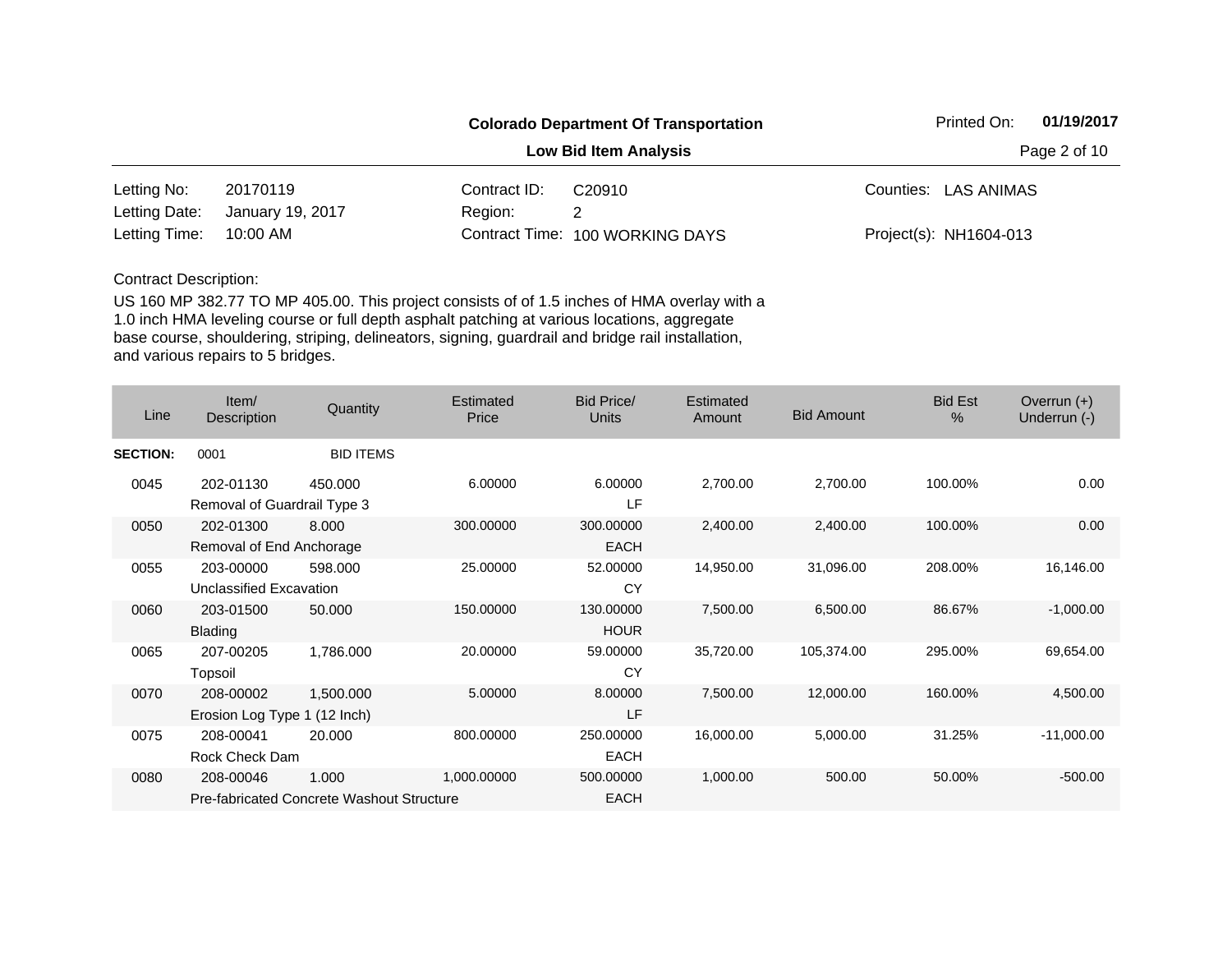|               |                  |              | <b>Colorado Department Of Transportation</b> | 01/19/2017<br>Printed On: |  |  |
|---------------|------------------|--------------|----------------------------------------------|---------------------------|--|--|
|               |                  |              | <b>Low Bid Item Analysis</b>                 | Page 3 of 10              |  |  |
| Letting No:   | 20170119         | Contract ID: | C <sub>20910</sub>                           | Counties: LAS ANIMAS      |  |  |
| Letting Date: | January 19, 2017 | Region:      |                                              |                           |  |  |
| Letting Time: | 10:00 AM         |              | Contract Time: 100 WORKING DAYS              | Project(s): NH1604-013    |  |  |

| Line            | Item/<br>Description                           | Quantity                                               | Estimated<br>Price | Bid Price/<br>Units      | <b>Estimated</b><br>Amount | <b>Bid Amount</b> | <b>Bid Est</b><br>$\%$ | Overrun $(+)$<br>Underrun (-) |
|-----------------|------------------------------------------------|--------------------------------------------------------|--------------------|--------------------------|----------------------------|-------------------|------------------------|-------------------------------|
| <b>SECTION:</b> | 0001                                           | <b>BID ITEMS</b>                                       |                    |                          |                            |                   |                        |                               |
| 0085            | 208-00075                                      | 1.000<br>Pre-fabricated Vehicle Tracking Pad           | 1,000.00000        | 800.00000<br><b>EACH</b> | 1,000.00                   | 800.00            | 80.00%                 | $-200.00$                     |
| 0090            | 208-00207<br><b>Erosion Control Management</b> | 12.000                                                 | 175.00000          | 500.00000<br><b>DAY</b>  | 2,100.00                   | 6,000.00          | 285.71%                | 3,900.00                      |
| 0095            | 210-00011<br>Reset Mailbox Structure (Type 1)  | 4.000                                                  | 500.00000          | 350.00000<br><b>EACH</b> | 2,000.00                   | 1,400.00          | 70.00%                 | $-600.00$                     |
| 0100            | 210-00012<br>Reset Mailbox Structure (Type 2)  | 1.000                                                  | 550.00000          | 450.00000<br><b>EACH</b> | 550.00                     | 450.00            | 81.82%                 | $-100.00$                     |
| 0105            | 210-00520                                      | 47.000<br><b>Rebuild Portions of Present Structure</b> | 200.00000          | 1,200.00000<br><b>SY</b> | 9,400.00                   | 56,400.00         | 600.00%                | 47,000.00                     |
| 0110            | 210-01200<br>Reset End Anchorage               | 4.000                                                  | 2,000.00000        | 450.00000<br><b>EACH</b> | 8,000.00                   | 1,800.00          | 22.50%                 | $-6,200.00$                   |
| 0115            | 210-04030<br>Modify Guardrail                  | 400.000                                                | 27.00000           | 22.00000<br>LF           | 10,800.00                  | 8,800.00          | 81.48%                 | $-2,000.00$                   |
| 0120            | 210-04200<br>Adjust Guardrail                  | 450.000                                                | 10.00000           | 6.00000<br>LF            | 4,500.00                   | 2,700.00          | 60.00%                 | $-1,800.00$                   |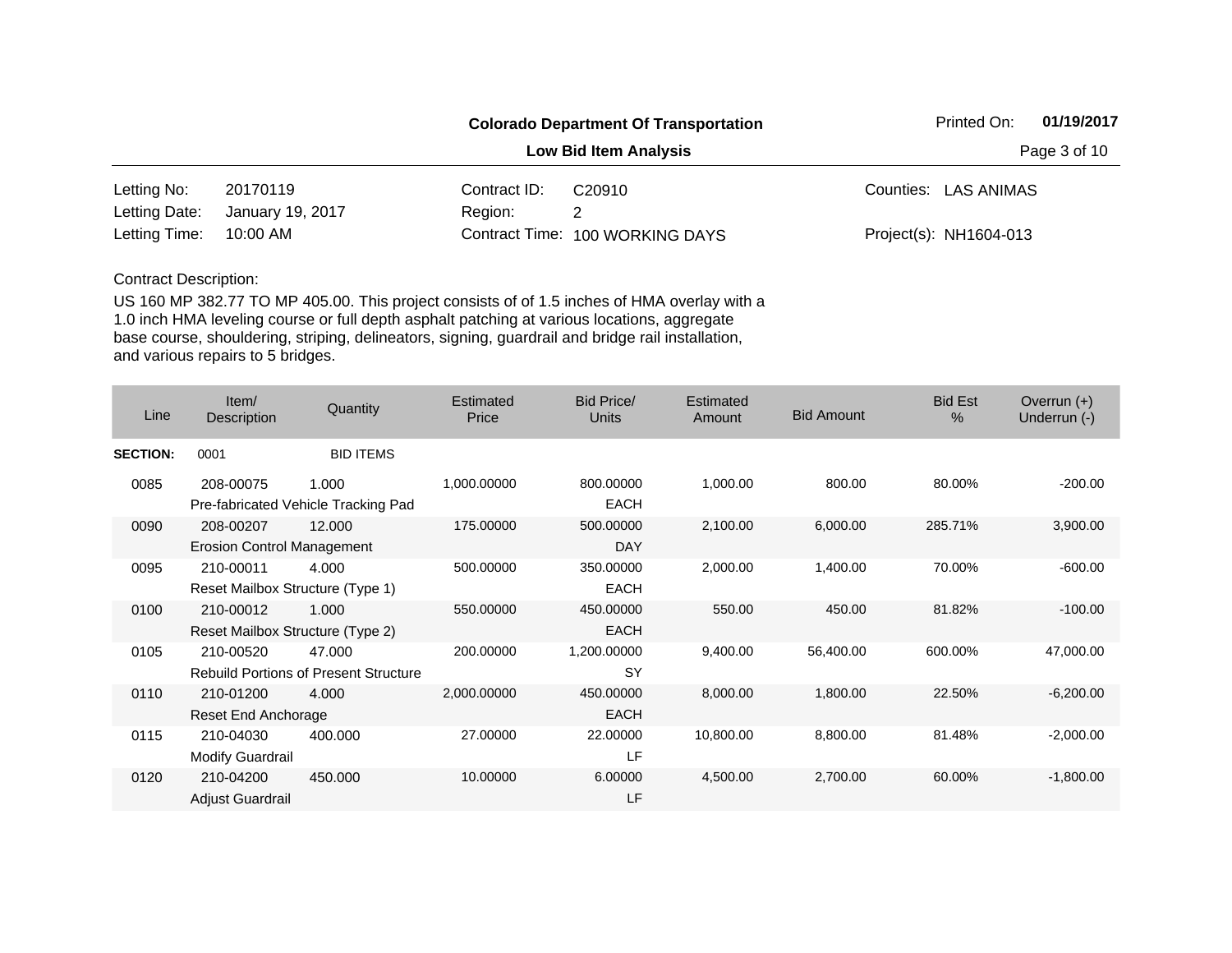|               |                  |              | <b>Colorado Department Of Transportation</b> | 01/19/2017<br>Printed On: |  |  |
|---------------|------------------|--------------|----------------------------------------------|---------------------------|--|--|
|               |                  |              | <b>Low Bid Item Analysis</b>                 | Page 4 of 10              |  |  |
| Letting No:   | 20170119         | Contract ID: | C <sub>20910</sub>                           | Counties: LAS ANIMAS      |  |  |
| Letting Date: | January 19, 2017 | Region:      |                                              |                           |  |  |
| Letting Time: | 10:00 AM         |              | Contract Time: 100 WORKING DAYS              | Project(s): NH1604-013    |  |  |

| Line            | Item/<br>Description                         | Quantity                                                 | <b>Estimated</b><br>Price | Bid Price/<br><b>Units</b> | <b>Estimated</b><br>Amount | <b>Bid Amount</b> | <b>Bid Est</b><br>% | Overrun $(+)$<br>Underrun (-) |
|-----------------|----------------------------------------------|----------------------------------------------------------|---------------------------|----------------------------|----------------------------|-------------------|---------------------|-------------------------------|
| <b>SECTION:</b> | 0001                                         | <b>BID ITEMS</b>                                         |                           |                            |                            |                   |                     |                               |
| 0125            | 212-00006<br>Seeding (Native)                | 16.000                                                   | 550.00000                 | 200.00000<br><b>ACRE</b>   | 8,800.00                   | 3,200.00          | 36.36%              | $-5,600.00$                   |
| 0130            | 212-00032<br>Soil Conditioning               | 16.000                                                   | 2,500.00000               | 100.00000<br><b>ACRE</b>   | 40,000.00                  | 1,600.00          | 4.00%               | $-38,400.00$                  |
| 0135            | 213-00002<br>Mulching (Weed Free Hay)        | 16.000                                                   | 750.00000                 | 1.00000<br><b>ACRE</b>     | 12,000.00                  | 16.00             | 0.13%               | $-11,984.00$                  |
| 0140            | 213-00061<br><b>Mulch Tackifier</b>          | 3,282.000                                                | 3.00000                   | 0.10000<br><b>LB</b>       | 9,846.00                   | 328.20            | 3.33%               | $-9,517.80$                   |
| 0145            | 240-00020<br>Netting                         | 800.000                                                  | 10.00000                  | 14.00000<br><b>SY</b>      | 8,000.00                   | 11,200.00         | 140.00%             | 3,200.00                      |
| 0150            | 304-06007<br>Aggregate Base Course (Class 6) | 302.000                                                  | 75.00000                  | 70.00000<br><b>CY</b>      | 22,650.00                  | 21,140.00         | 93.33%              | $-1,510.00$                   |
| 0155            | 403-00720                                    | 793.000<br>Hot Mix Asphalt (Patching) (Asphalt)          | 125.00000                 | 150.00000<br><b>TON</b>    | 99,125.00                  | 118,950.00        | 120.00%             | 19,825.00                     |
| 0160            | 403-36721                                    | 32,628.000<br>Hot Mix Asphalt (Grading ST)(75)(PG 58-28) | 85.00000                  | 75.00000<br><b>TON</b>     | 2,773,380.00               | 2,447,100.00      | 88.24%              | $-326,280.00$                 |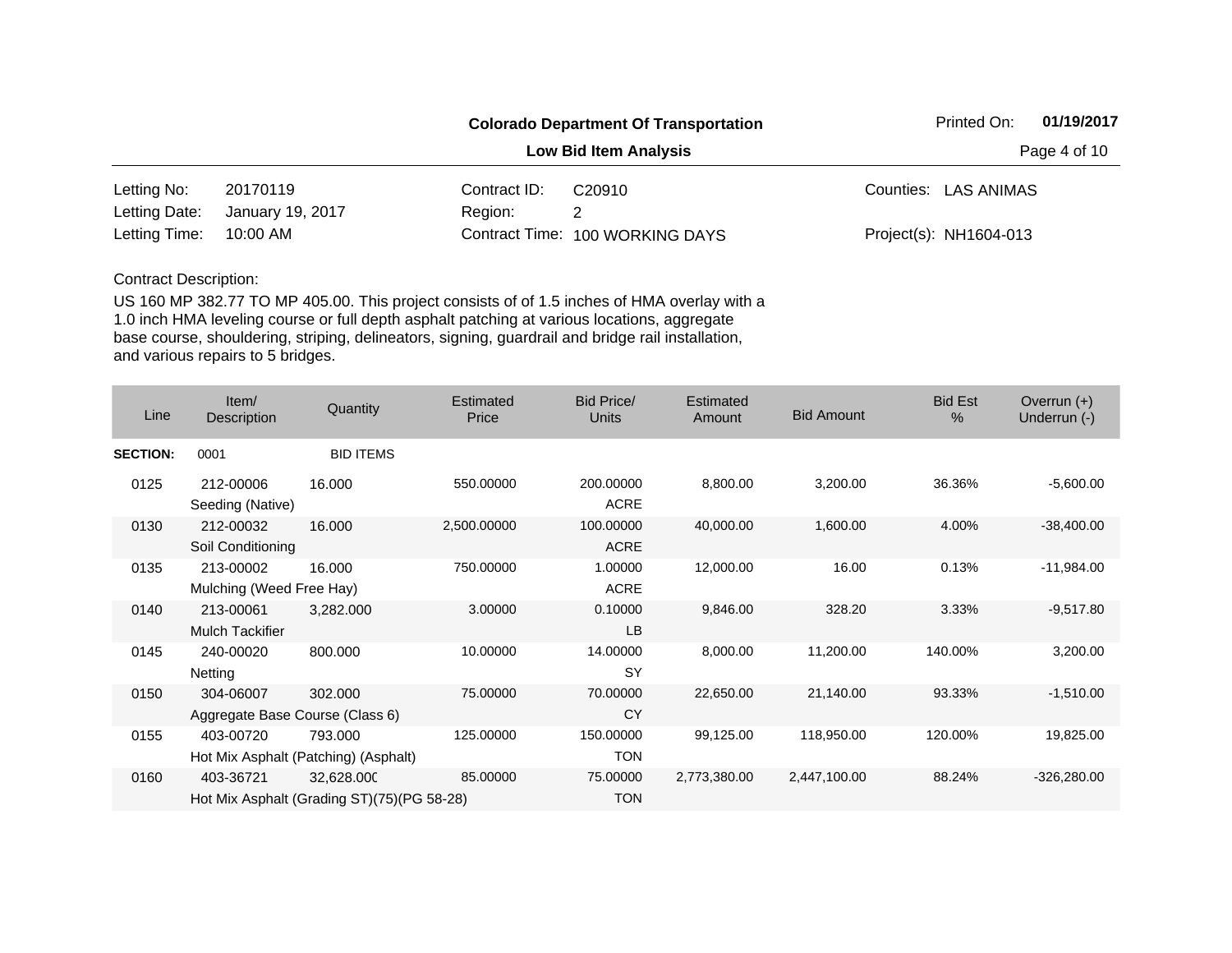|               |                  |              | <b>Colorado Department Of Transportation</b> | 01/19/2017<br>Printed On: |  |  |
|---------------|------------------|--------------|----------------------------------------------|---------------------------|--|--|
|               |                  |              | <b>Low Bid Item Analysis</b>                 | Page 5 of 10              |  |  |
| Letting No:   | 20170119         | Contract ID: | C <sub>20910</sub>                           | Counties: LAS ANIMAS      |  |  |
| Letting Date: | January 19, 2017 | Region:      |                                              |                           |  |  |
| Letting Time: | 10:00 AM         |              | Contract Time: 100 WORKING DAYS              | Project(s): NH1604-013    |  |  |

| Line            | Item/<br>Description                         | Quantity                                           | Estimated<br>Price | <b>Bid Price/</b><br><b>Units</b> | Estimated<br>Amount | <b>Bid Amount</b> | <b>Bid Est</b><br>$\%$ | Overrun $(+)$<br>Underrun (-) |
|-----------------|----------------------------------------------|----------------------------------------------------|--------------------|-----------------------------------|---------------------|-------------------|------------------------|-------------------------------|
| <b>SECTION:</b> | 0001                                         | <b>BID ITEMS</b>                                   |                    |                                   |                     |                   |                        |                               |
| 0165            | 411-10255                                    | 19,001.000<br>Emulsified Asphalt (Slow-Setting)    | 4.00000            | 3.00000<br>GAL                    | 76,004.00           | 57,003.00         | 75.00%                 | $-19,001.00$                  |
| 0170            | 512-00120<br><b>Bearing Repair Corbel</b>    | 8.000                                              | 5,000.00000        | 6,400.00000<br><b>EACH</b>        | 40,000.00           | 51,200.00         | 128.00%                | 11,200.00                     |
| 0175            | 515-00120<br>Waterproofing (Membrane)        | 719.000                                            | 20.00000           | 21.00000<br>SY                    | 14,380.00           | 15,099.00         | 105.00%                | 719.00                        |
| 0180            | 518-01001                                    | 176,000<br>Bridge Expansion Joint (Asphaltic Plug) | 200.00000          | 250.00000<br>LF                   | 35,200.00           | 44,000.00         | 125.00%                | 8,800.00                      |
| 0185            | 518-03000<br>Sawing and Sealing Bridge Joint | 156.000                                            | 25.00000           | 33.00000<br>LF                    | 3,900.00            | 5,148.00          | 132.00%                | 1,248.00                      |
| 0190            | 601-06100<br>Concrete (Patching)             | 28.000                                             | 1,000.00000        | 1,500.00000<br><b>CY</b>          | 28,000.00           | 42,000.00         | 150.00%                | 14,000.00                     |
| 0195            | 601-51005<br>Galvanic Anodes                 | 827.000                                            | 50.00000           | 25.00000<br><b>EACH</b>           | 41,350.00           | 20,675.00         | 50.00%                 | $-20,675.00$                  |
| 0200            | 602-00000<br><b>Reinforcing Steel</b>        | 1,404.000                                          | 2.00000            | 3.00000<br>LB                     | 2,808.00            | 4,212.00          | 150.00%                | 1,404.00                      |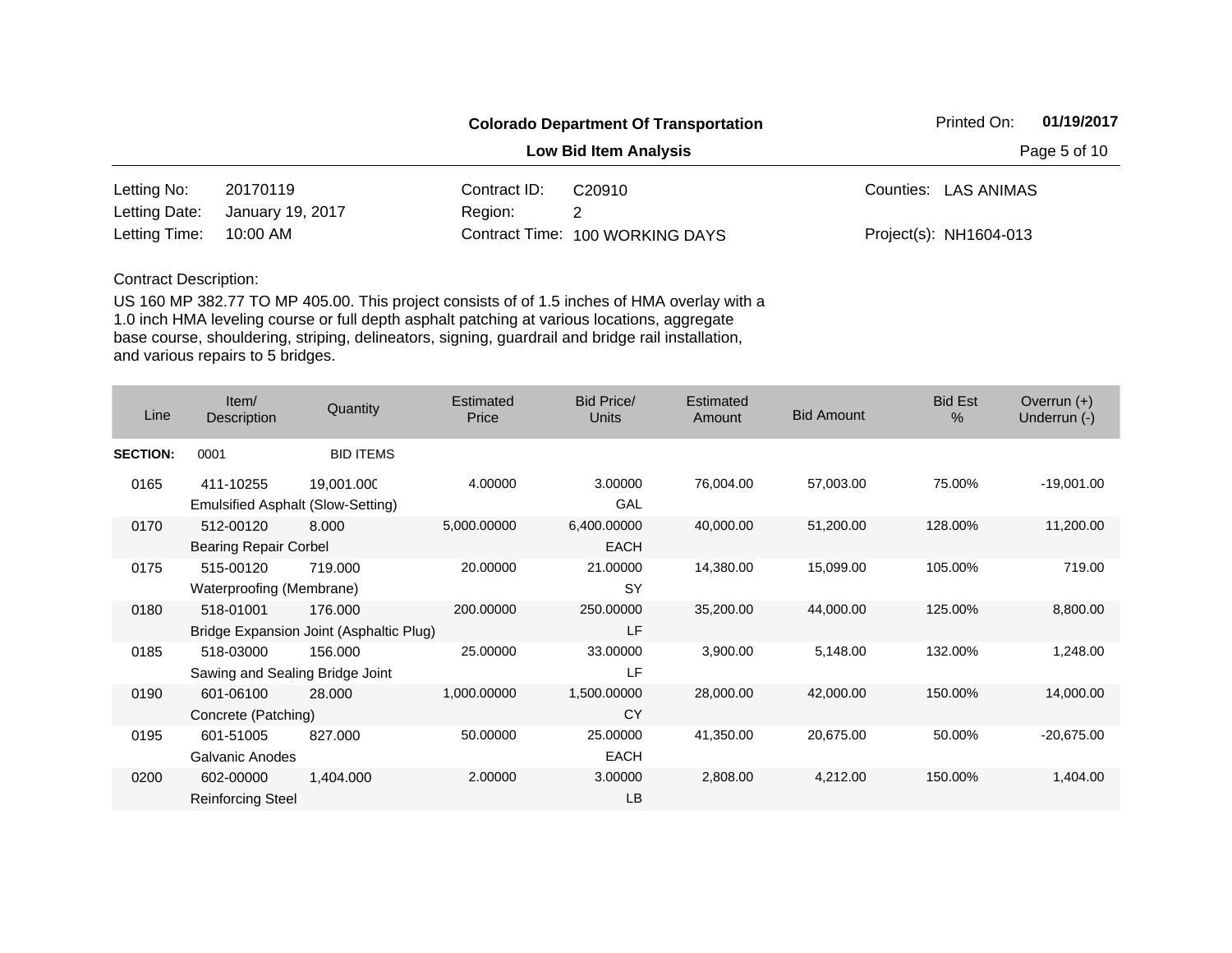|               |                  |              | <b>Colorado Department Of Transportation</b> | Printed On:            | 01/19/2017 |  |
|---------------|------------------|--------------|----------------------------------------------|------------------------|------------|--|
|               |                  |              | <b>Low Bid Item Analysis</b>                 | Page 6 of 10           |            |  |
| Letting No:   | 20170119         | Contract ID: | C <sub>20910</sub>                           | Counties: LAS ANIMAS   |            |  |
| Letting Date: | January 19, 2017 | Region:      |                                              |                        |            |  |
| Letting Time: | 10:00 AM         |              | Contract Time: 100 WORKING DAYS              | Project(s): NH1604-013 |            |  |

| Line            | Item/<br>Description                      | Quantity                                         | Estimated<br>Price | Bid Price/<br><b>Units</b> | <b>Estimated</b><br>Amount | <b>Bid Amount</b> | <b>Bid Est</b><br>$\%$ | Overrun $(+)$<br>Underrun (-) |
|-----------------|-------------------------------------------|--------------------------------------------------|--------------------|----------------------------|----------------------------|-------------------|------------------------|-------------------------------|
| <b>SECTION:</b> | 0001                                      | <b>BID ITEMS</b>                                 |                    |                            |                            |                   |                        |                               |
| 0205            | 606-00301                                 | 2,075.000<br>Guardrail Type 3 (6-3 Post Spacing) | 32.00000           | 21.00000<br>LF             | 66,400.00                  | 43,575.00         | 65.63%                 | $-22,825.00$                  |
| 0210            | 606-01370<br>Transition Type 3G           | 20.000                                           | 2,000.00000        | 1,600.00000<br><b>EACH</b> | 40,000.00                  | 32,000.00         | 80.00%                 | $-8,000.00$                   |
| 0215            | 606-02003<br>End Anchorage (Nonflared)    | 24.000                                           | 2,500.00000        | 2,400.00000<br><b>EACH</b> | 60,000.00                  | 57,600.00         | 96.00%                 | $-2,400.00$                   |
| 0220            | 606-10305<br>Bridge Rail Type 3 (Special) | 518.000                                          | 120.00000          | 120.00000<br>LF            | 62,160.00                  | 62,160.00         | 100.00%                | 0.00                          |
| 0225            | 606-11010<br>Bridge Rail Type 10R         | 52.000                                           | 150.00000          | 500.00000<br>LF            | 7,800.00                   | 26,000.00         | 333.33%                | 18,200.00                     |
| 0230            | 607-00005<br>End Post                     | 4.000                                            | 250,00000          | 200.00000<br><b>EACH</b>   | 1,000.00                   | 800.00            | 80.00%                 | $-200.00$                     |
| 0235            | 607-01000                                 | 75.000<br>Fence Barbed Wire with Metal Posts     | 10.00000           | 12.00000<br>LF             | 750.00                     | 900.00            | 120.00%                | 150.00                        |
| 0240            | 607-11525<br>Fence (Plastic)              | 300,000                                          | 5.00000            | 3.00000<br>LF              | 1,500.00                   | 900.00            | 60.00%                 | $-600.00$                     |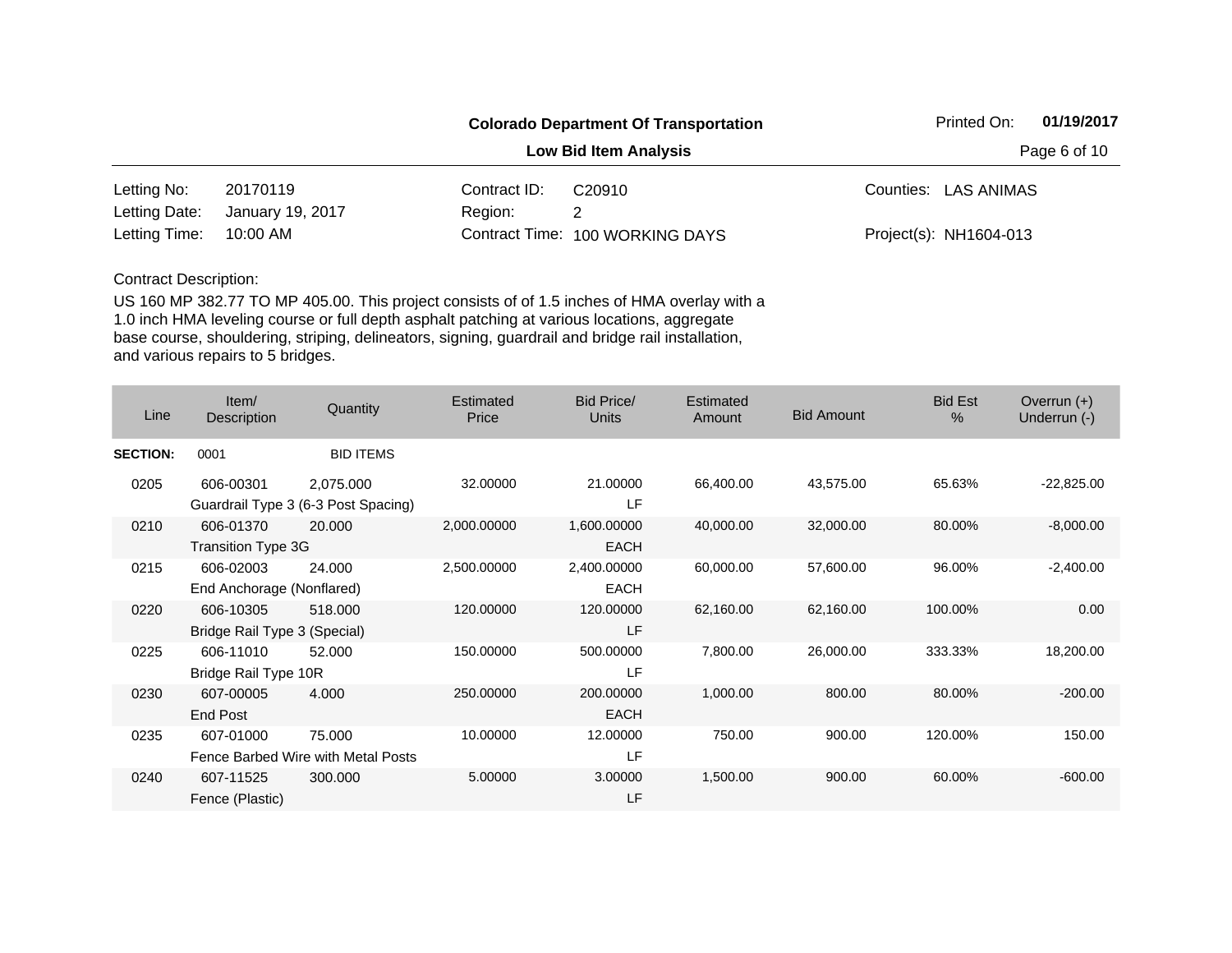|               |                  |              | <b>Colorado Department Of Transportation</b> | Printed On:            | 01/19/2017 |  |
|---------------|------------------|--------------|----------------------------------------------|------------------------|------------|--|
|               |                  |              | <b>Low Bid Item Analysis</b>                 | Page 7 of 10           |            |  |
| Letting No:   | 20170119         | Contract ID: | C <sub>20910</sub>                           | Counties: LAS ANIMAS   |            |  |
| Letting Date: | January 19, 2017 | Region:      |                                              |                        |            |  |
| Letting Time: | 10:00 AM         |              | Contract Time: 100 WORKING DAYS              | Project(s): NH1604-013 |            |  |

| Line            | Item $/$<br>Description            | Quantity                                             | Estimated<br>Price | Bid Price/<br>Units      | Estimated<br>Amount | <b>Bid Amount</b> | <b>Bid Est</b><br>$\frac{0}{0}$ | Overrun $(+)$<br>Underrun (-) |
|-----------------|------------------------------------|------------------------------------------------------|--------------------|--------------------------|---------------------|-------------------|---------------------------------|-------------------------------|
| <b>SECTION:</b> | 0001                               | <b>BID ITEMS</b>                                     |                    |                          |                     |                   |                                 |                               |
| 0245            | 612-00036                          | 528.000<br>Delineator (Flexible) (Square Base)       | 75.00000           | 90.00000<br><b>EACH</b>  | 39,600.00           | 47,520.00         | 120.00%                         | 7,920.00                      |
| 0250            | 612-00037                          | 126.000<br>Delineator (Flexible) (Flat Mounted)      | 80.00000           | 70.00000<br><b>EACH</b>  | 10,080.00           | 8,820.00          | 87.50%                          | $-1,260.00$                   |
| 0255            | 614-00011<br>Sign Panel (Class I)  | 6.000                                                | 25.00000           | 22.00000<br><b>SF</b>    | 150.00              | 132.00            | 88.00%                          | $-18.00$                      |
| 0260            | 614-00012<br>Sign Panel (Class II) | 122,000                                              | 25.00000           | 17.00000<br><b>SF</b>    | 3,050.00            | 2,074.00          | 68.00%                          | $-976.00$                     |
| 0265            | 614-01503<br>Socket)               | 4.000<br>Steel Sign Support (2-Inch Round) (Post and | 200.00000          | 200.00000<br><b>EACH</b> | 800.00              | 800.00            | 100.00%                         | 0.00                          |
| 0270            | 614-01573<br>40)(Post & Slipbase)  | 2.000<br>Steel Sign Support (2-1/2 Inch Round NP-    | 360.00000          | 360.00000<br><b>EACH</b> | 720.00              | 720.00            | 100.00%                         | 0.00                          |
| 0275            | 614-01583<br>(Post & Slipbase)     | 7.000<br>Steel Sign Support (2-1/2 In Round Sch 80)  | 500.00000          | 450.00000<br><b>EACH</b> | 3,500.00            | 3,150.00          | 90.00%                          | $-350.00$                     |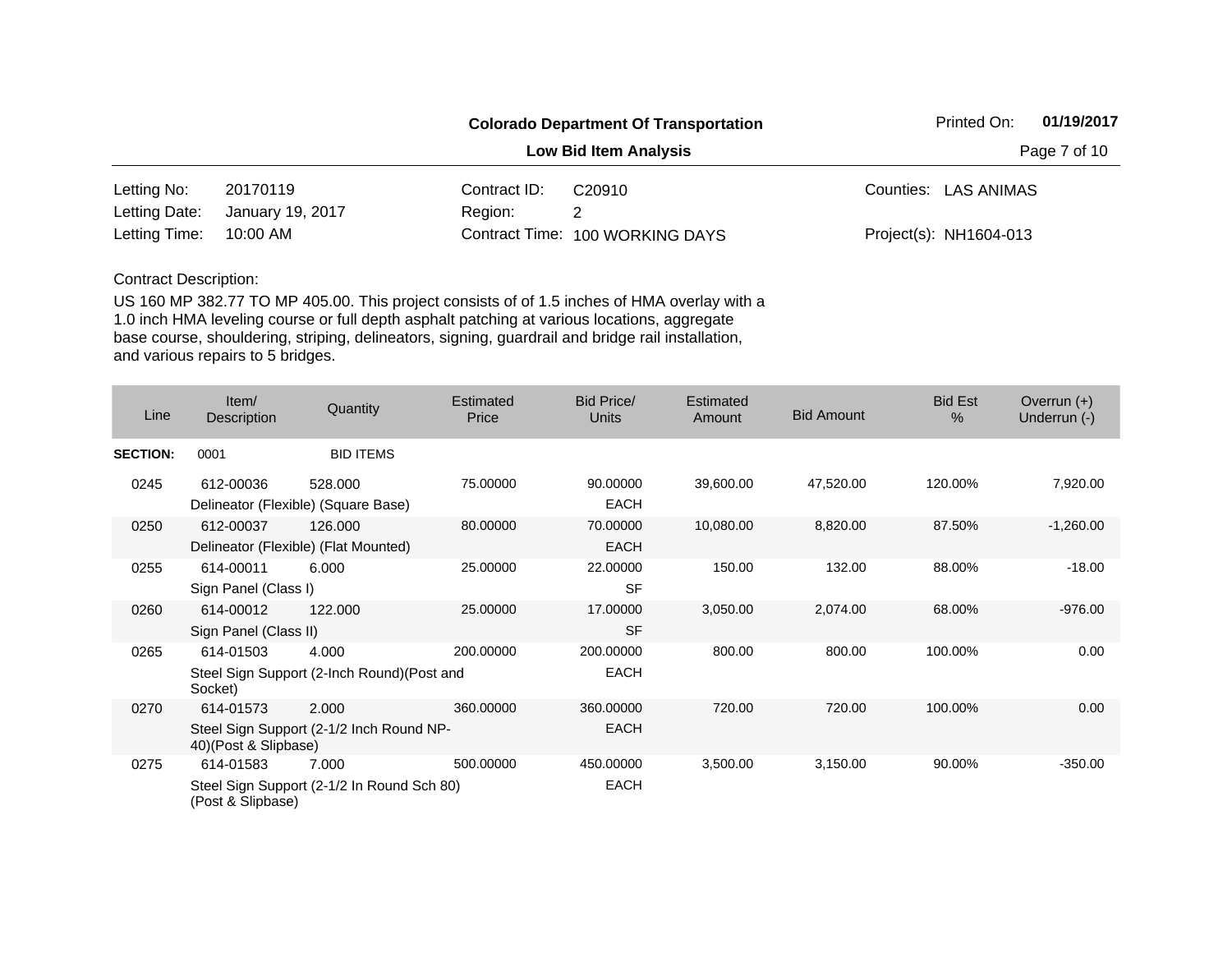|               |                  |              | <b>Colorado Department Of Transportation</b> | 01/19/2017<br>Printed On: |  |
|---------------|------------------|--------------|----------------------------------------------|---------------------------|--|
|               |                  |              | <b>Low Bid Item Analysis</b>                 | Page 8 of 10              |  |
| Letting No:   | 20170119         | Contract ID: | C <sub>20910</sub>                           | Counties: LAS ANIMAS      |  |
| Letting Date: | January 19, 2017 | Region:      |                                              |                           |  |
| Letting Time: | 10:00 AM         |              | Contract Time: 100 WORKING DAYS              | Project(s): NH1604-013    |  |

| Line            | Item/<br>Description          | Quantity                           | Estimated<br>Price | <b>Bid Price/</b><br>Units | Estimated<br>Amount | <b>Bid Amount</b> | <b>Bid Est</b><br>$\%$ | Overrun $(+)$<br>Underrun (-) |
|-----------------|-------------------------------|------------------------------------|--------------------|----------------------------|---------------------|-------------------|------------------------|-------------------------------|
| <b>SECTION:</b> | 0001                          | <b>BID ITEMS</b>                   |                    |                            |                     |                   |                        |                               |
| 0280            | 614-03001                     | 2.000                              | 1,500.00000        | 2,000.00000                | 3,000.00            | 4,000.00          | 133.33%                | 1,000.00                      |
|                 | Concrete Footing (Type 1)     |                                    |                    | <b>EACH</b>                |                     |                   |                        |                               |
| 0285            | 614-80001                     | 2.000                              | 1,100.00000        | 3,500.00000                | 2,200.00            | 7,000.00          | 318.18%                | 4,800.00                      |
|                 |                               | Flashing Beacon (Solar Powered)    |                    | EACH                       |                     |                   |                        |                               |
| 0290            | 620-00002                     | 1.000                              | 25,000.00000       | 14,000.00000               | 25,000.00           | 14,000.00         | 56.00%                 | $-11,000.00$                  |
|                 | Field Office (Class 2)        |                                    |                    | <b>EACH</b>                |                     |                   |                        |                               |
| 0295            | 620-00012                     | 1.000                              | 20,000.00000       | 15,000.00000               | 20,000.00           | 15,000.00         | 75.00%                 | $-5,000.00$                   |
|                 | Field Laboratory (Class 2)    |                                    |                    | <b>EACH</b>                |                     |                   |                        |                               |
| 0300            | 620-00015                     | 1.000                              | 7,000.00000        | 4,000.00000                | 7,000.00            | 4,000.00          | 57.14%                 | $-3,000.00$                   |
|                 |                               | Field Laboratory (State Furnished) |                    | <b>EACH</b>                |                     |                   |                        |                               |
| 0305            | 620-00020                     | 1.000                              | 3,000.00000        | 4,654.80000                | 3,000.00            | 4,654.80          | 155.16%                | 1,654.80                      |
|                 | <b>Sanitary Facility</b>      |                                    |                    | <b>EACH</b>                |                     |                   |                        |                               |
| 0310            | 625-00000                     | 1.000                              | 25,000.00000       | 17,000.00000               | 25,000.00           | 17,000.00         | 68.00%                 | $-8,000.00$                   |
|                 | <b>Construction Surveying</b> |                                    |                    | L S                        |                     |                   |                        |                               |
| 0315            | 626-00000<br>Mobilization     | 1.000                              | 511,812.00000      | 400,000.00000<br>L S       | 511,812.00          | 400,000.00        | 78.15%                 | $-111,812.00$                 |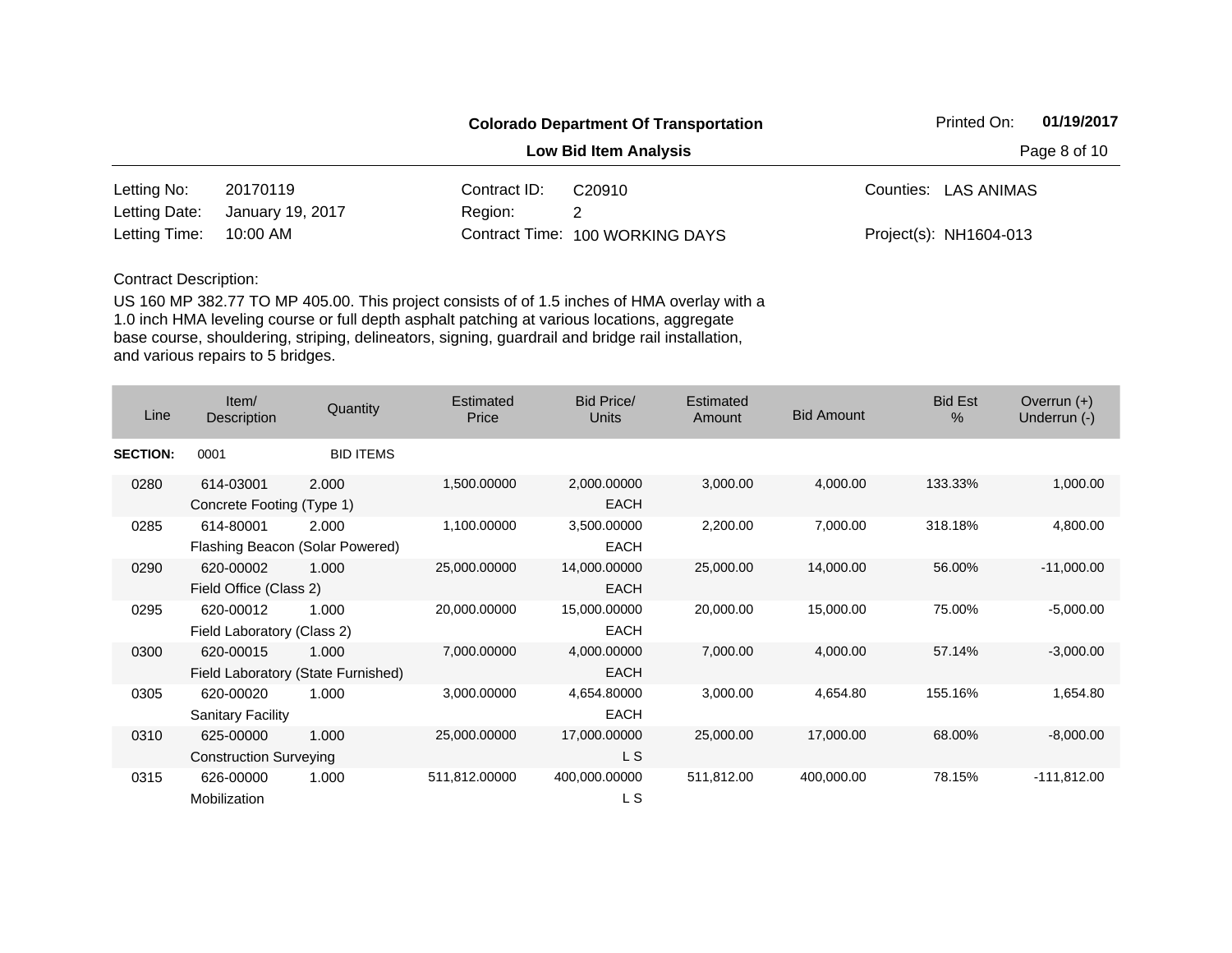|               |                  |              | <b>Colorado Department Of Transportation</b> | 01/19/2017<br>Printed On: |  |  |
|---------------|------------------|--------------|----------------------------------------------|---------------------------|--|--|
|               |                  |              | <b>Low Bid Item Analysis</b>                 | Page 9 of 10              |  |  |
| Letting No:   | 20170119         | Contract ID: | C <sub>20910</sub>                           | Counties: LAS ANIMAS      |  |  |
| Letting Date: | January 19, 2017 | Region:      |                                              |                           |  |  |
| Letting Time: | 10:00 AM         |              | Contract Time: 100 WORKING DAYS              | Project(s): NH1604-013    |  |  |

| Line            | Item/<br>Description              | Quantity                                 | Estimated<br>Price | Bid Price/<br>Units | <b>Estimated</b><br>Amount | <b>Bid Amount</b> | <b>Bid Est</b><br>$\%$ | Overrun $(+)$<br>Underrun (-) |
|-----------------|-----------------------------------|------------------------------------------|--------------------|---------------------|----------------------------|-------------------|------------------------|-------------------------------|
| <b>SECTION:</b> | 0001                              | <b>BID ITEMS</b>                         |                    |                     |                            |                   |                        |                               |
| 0320            | 626-01104                         | 1.000                                    | 15,000.00000       | 8,000.00000         | 15,000.00                  | 8,000.00          | 53.33%                 | $-7,000.00$                   |
|                 |                                   | Public Information Services (Tier IV)    |                    | L S                 |                            |                   |                        |                               |
| 0325            | 627-00001                         | 2,536.000                                | 40.00000           | 38.00000            | 101,440.00                 | 96,368.00         | 95.00%                 | $-5,072.00$                   |
|                 | Pavement Marking Paint            |                                          |                    | GAL                 |                            |                   |                        |                               |
| 0330            | 627-00013                         | 1,721.000                                | 45.00000           | 40.00000            | 77,445.00                  | 68,840.00         | 88.89%                 | $-8,605.00$                   |
|                 |                                   | Pavement Marking Paint (High Build)      |                    | GAL                 |                            |                   |                        |                               |
| 0335            | 630-00000                         | 2,700.000                                | 24.00000           | 21.00000            | 64,800.00                  | 56,700.00         | 87.50%                 | $-8,100.00$                   |
|                 | Flagging                          |                                          |                    | <b>HOUR</b>         |                            |                   |                        |                               |
| 0340            | 630-00007                         | 40,000                                   | 180.00000          | 69.00000            | 7,200.00                   | 2,760.00          | 38.33%                 | $-4,440.00$                   |
|                 | <b>Traffic Control Inspection</b> |                                          |                    | DAY                 |                            |                   |                        |                               |
| 0345            | 630-00012                         | 100.000                                  | 730.00000          | 1,400.00000         | 73,000.00                  | 140,000.00        | 191.78%                | 67,000.00                     |
|                 | <b>Traffic Control Management</b> |                                          |                    | <b>DAY</b>          |                            |                   |                        |                               |
| 0350            | 630-80001                         | 2.000                                    | 650.00000          | 1,200.00000         | 1,300.00                   | 2,400.00          | 184.62%                | 1,100.00                      |
|                 | Flashing Beacon (Portable)        |                                          |                    | <b>EACH</b>         |                            |                   |                        |                               |
| 0355            | 630-80341                         | 18.000                                   | 35.00000           | 6.00000             | 630.00                     | 108.00            | 17.14%                 | $-522.00$                     |
|                 |                                   | Construction Traffic Sign (Panel Size A) |                    | <b>EACH</b>         |                            |                   |                        |                               |